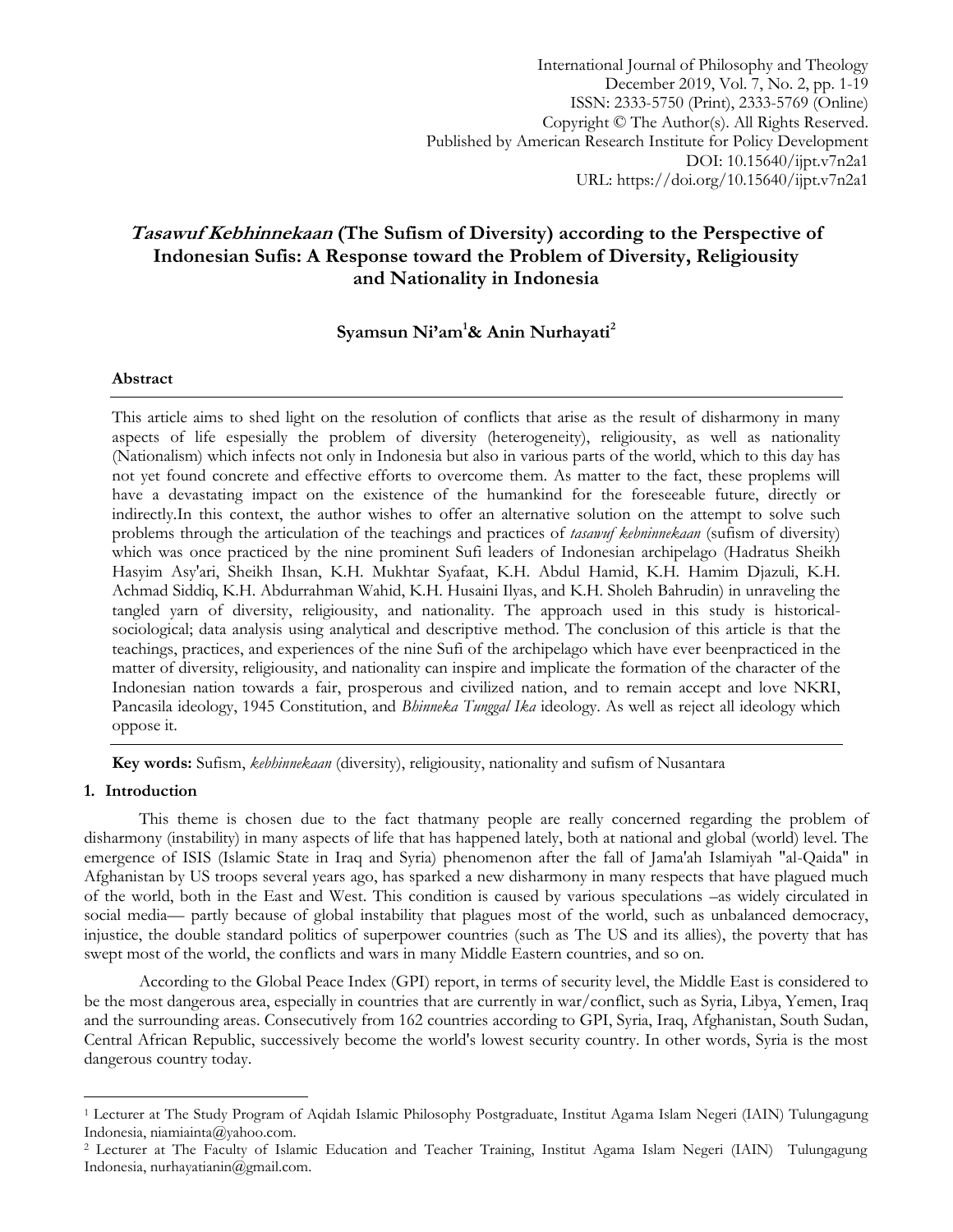Indonesia on the other hand, still according to GPI, is in the 46th of most peaceful countries (High-peace category), belonging to the same group with France, Italy, England, United Arab Emirates, South Korea, Malasyia, and a number of other countries. In addition,the countries of Iceland, Denmark, Austria, New Zealand, Switzerland, Finland, Canada, Japan, Australia and Czech, are the most peaceful countries in the world (Very high-peace category). Thus, the condition of peace in the world today is relatively decreased 2.4 percent compared to the previous year (2017). This condition occurs because triggered by the problem of refugees (including refugees in the country), due to conflict and war, as well as reoccuring terrorism.

In indonesia, the issue of religious radicalizationseems to be more conspicious than ever before, especially after the bombing by which the perpetrators claims to belonging to the ISIS group, on Jl. Thamrin near Sarinah Shop on January 14, 2015 a few years back in which 7 people was found dead, and others wounded (*Kompas*, January 15, 2016). As a result of Thamrin's tragedy, Indonesia appears to struggle with a serious effort to cope with it comprehensively. This has drawn much of attention and response of many elements of society both from the ordinary people, religious leaders, governmental and non-governmental institutions, ranging from prevention efforts through the revising of terrorism law which was considered to be still weak in ensnaring and punishing terrorists, massive efforts to be undertaken jointly by all elements of society in Indonesia, whether through education in schools, boarding schools; to the activities of *da'wah*, Islamic communal teaching, activities in *majlis ta'lim* scattered throughout the country, conducted by the Islamic clerics (*kyai)*, teachers (ustadz), preachers (*muballigh*), and so forth. This effort is then called as an effort of "religious deradicalization", which until now still becomes a hot topic of conversation throughout the country.

Tasawuf kebhinnekaan (sufism of diversity)<sup>3</sup> in the perspective of Indonesian sufis is a religious thought and practice that was initiated and exemplified by the Indonesian Sufi leaders that can not be separated from the contextualization of the traditions and culture of the local community, so what lies under the islamic preaching (*da'wah*) and religiosity –especially how Indonesians practice Islam—is always based on spriritual ideology (sufism) which has been embraced and practiced. In this respect, the perspective of *tasawuf kebhinnekaan* (sufism of diversity) from Indonesian sufi leaders is presented as the alternative in solving disharmonic problems caused by different understanding, diversity, religiousity, political affiliation, economic, legal, socio-cultural, and others that are not comprehensive, thus giving implication to nationalist ideology in Indonesia in achieving the lofty ideals of a justand prosperous society, therefor, becomes difficult to realize.

The Indonesian muslim's acceptance of *Pancasila* and *Bhinneka Tunggal Ika* as the nation's philosophy is as a result of the long process of spiritualization and culturalization of the Indonesian archipelago' *Ulama* (clerics) who was once said to be a Sufi figure that not only has a very impressive personal charm (*akhlaq al-karimah*) but also known as *tarekat*(Islamic path way) figures –who has the attitude of wisdom in seeing every issue of the age and nation. These spiritual ideas can then be used as spirits to build a life of mutual coexistence, mutual greeting, mutual co-operation, and mutual development of the nation without being limited by tribal, religious, racial, cultural, ethnic differences, inter-group, orbelieve and faith. As the result, the Sufism that was initiated and developed by Indonesian sufis can thrive as an alternative solution in solving problems of disharmony and radicalization in this modern age. Undeniably, the idea of *tasawuf kebhinnekaan* of this Indonesian Sufis can not be separated from the teachings of past Sufi orthodoxy (*salaf al-salihin*) of the world, then contextualized into a more empirical life.

#### **2. Method and Significance of Study**

 $\overline{a}$ 

This study is library research, so there are two important things that need to be emphasized in it, namely unit analysis (problem) and focus of study.

<sup>3</sup> There is an earlier study, a book entitled *"Fikih Kebhinnekaan, Pandangan Islam Indonesia tentang Umat, Kewargaan, dan Kepemimpinan Non-Muslim",* written by 16 Indonesian Muslim thinkers, and published by Mizan Pustaka, 2015. At a glance, it appears that the purpose of this Islamic jurisprudence is to present *fiqh*to be in contex with its time, especially Indonesia which is in an integral part of the global hegemony on the issues surrounding it, such as radicalization, fundamentalization, democratization, globalization, and so on. Prior to this book of "*Fiqh Kebhinnekaan*", there was "*Fiqih Social*" by K.H. MA. Sahal Mahfudh. The presence of jurisprudence may be complementary to the earlier *fiqhs*, so that all the national, diverse, and religious problems that are plaguing this country can be dealt immediately. It is very important –for the future— in the context of Indonesia, to develop a study that not only examines the jurisprudence of diversity alone, but also new product of *ijtihad* to emerge, so that there is a theology of diversity (*teologi kebhinnekaan*), sufism of diversity (*tasawuf kebhinnekaan*), interpretation of diversity (*tafsir kebhinnekaan*), hadith of diversity (*hadits kebhinnekaan*) and etcetera; so that Islam and its teachings are getting grounded and truly become a blessing for the universe (*rahmatan li al-'alamin*). The presence of this study is to fill the void of the missing.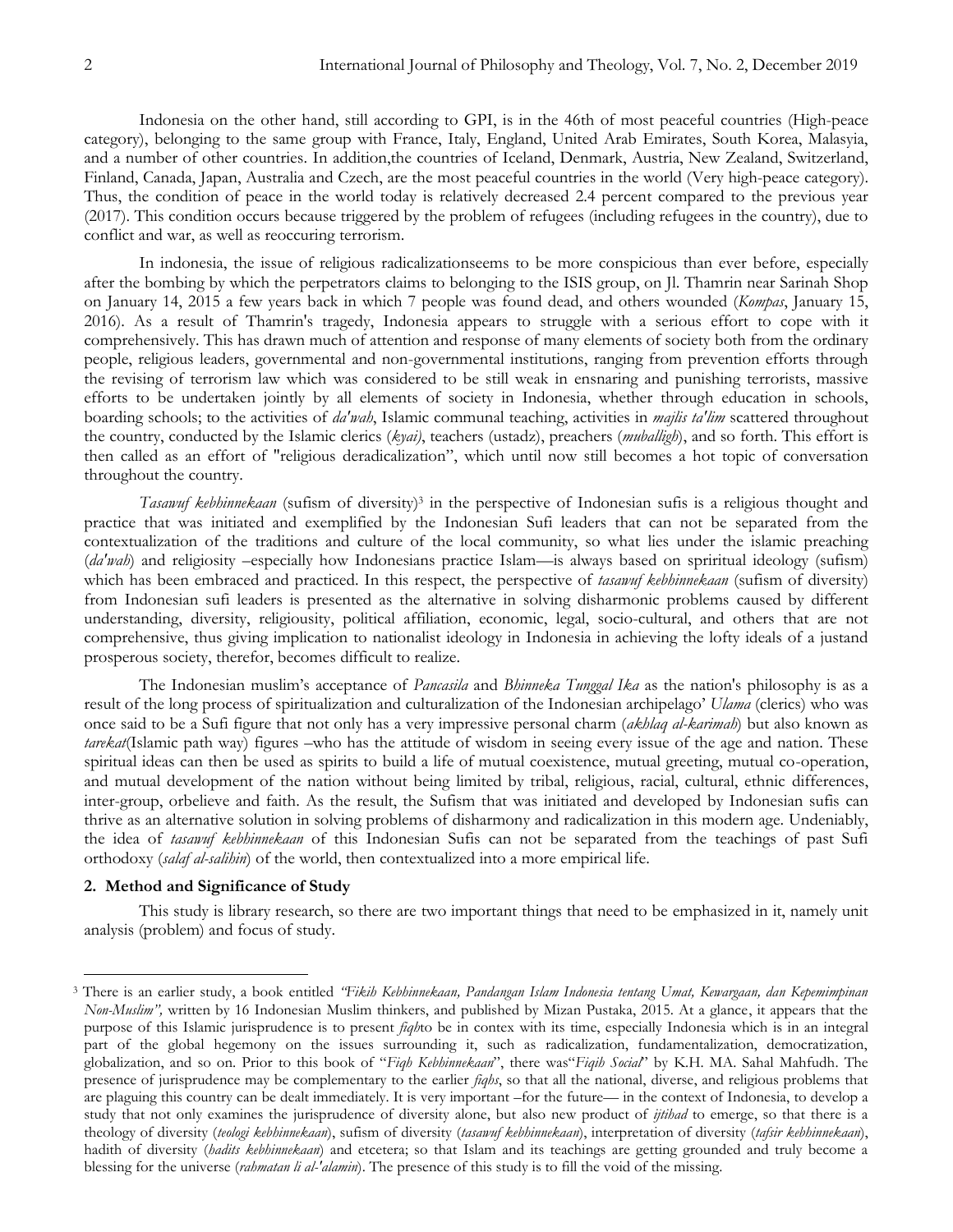#### Syamsun Ni'am & Anin Nurhayati 3

In relation to this, the object of this study is the form of socio-religious phenomenon in the form of objects of manuscript (Muzhar 1998, pp. 33-34, Suprayogo and Tobroni 2001, pp. 49-50) with the problem unit of Indonesiansufi ideology, teaching and practice, which is focused on nine contemporary Sufi figures in Nusantara (Indonesia), namely: Hadratus Sheikh Hasyim Asy'ari, Sheikh Ihsan Jampes Kediri, K.H. Mukhtar Syafaat Banyuwangi, K.H. Abdul Hamid Pasuruan, K.H. Hamim Djazuli, K.H. Achmad Siddiq, K.H. Abdurrahman Wahid, K.H. Husaini Ilyas Mojokerto, and K.H. Sholeh Bahrudin Ngalah Pasuruan.

From the unit of the problem, a focus of the study was then set, which was used as the main issue or main problem chosen and proposed to find the answer. The focus of this article is on the thoughts, teachings and practices of Sufism of Sufi Nusantara in responding to the problems of diversity (heterogeneity), religion and nationality, as well as the implications that arise, which are limited to the following fundamental aspects: (1) Historical and genealogical aspects of sufism of Indonesian sufi, (2) teaching and practice *tasawuf kebhinnekaan* of Indonesian Sufi in responding issues of diversity, religion and nationality, and (3) Implication of Sufi teachings and practice of Indonesian Sufi of diversity in social life, religion, nation, and state. Therefore, the discussion in this study will not be out of the three focuses of the study.

There are four critical issues that are important in this study related to the technical operational writing, which involves source of data, data collection techniques, data analysis, and approaches. This study can not be separated from primary sources, which are writings/speeches, lecture notes/lectures from nine Indonesian Sufi, as well as secondary data sources (secondary resources), taken from the work/writing of others about the nine Indonesian Sufi. Data collection techniques use documentary techniques and in-depht interviews. Furthermore, the data obtained is then analyzed by analytical descriptive and content analysis. This method is used through the steps, which describe important issues related to the thoughts, teachings and practices of sufism of Indonesian sufi –especially concerning the response to the problem of diversity, religion, nationality, and implications. While the approach used in this study is historical-sociological. This approach is used because the material of this study is related to the thinking of the figure through his past works, by looking at the historical and sociological situation and condition that underlies his life.

#### **3. Sufism and Diversity (Kebhinnekaan) in Indonesia; in Search of Historical and Geneological Roots**

Sufism(*tasawuf*) is a discourse which in Islamic studies is equivalent to the term of "*Tauhid*" and "*shari'ah*". Although in practice it is different in meaning and emphasis. *Tauhid* (monotheism) emphasizes on the belief aspect of belief in God, which is the embodiment of the concept of faith itself, on the other hand, *shari'ah* emphasizes more on the physical aspect (*al-dhahir*/eksoteris) of religious practice through *fiqh*. Sufism emphasizes on the inner (esoteric) aspect, since it concerns the understanding and the doctrine that governs direct relationships –evenunion— between God and human. In this context, sufism by some people is considered as a study full of private and individual values.

Basically, the teachings and practices of sufism have preserved an extraordinary dynamism. In this context, in its long history, it can be found many sufis movements, either individually –through its promininet figuresas well as organisationally—through the movement of the *tarekat* which transforms in to a movement that not only can motivate some people to fight against and expel the invaders, but also mobilize the masses in large numbers for the sake of enforcement of the Law, social, cultural, political, even economic.

In this respect, there many world's sufi figures who have pluralist and inclusive views, so as to inspire the worldview to act and accommodate, acculturate, and respect each other, despite being in a diversity of faith, ethnicity, and religion. Idries Shah, a contemporary Sufi says, it is true that people in this world give it different names, but the essence is actually the same. Religion is a name that varies according to its adherents, perhaps even different ideas, and is pursued in different ways. Let it be as that how it was prepared (Shah 2000, 26-27; Ali 2012, pp. v-vi and Bahri 2010, pp. 253-254).

The theological expression of the great Sufi, Jalaluddin Rumi also seems to provide an understanding of the world image, which basically has the same position in the eyes of God. The apparent naming is the true reality of the Exalted One, the God, although the naming and appearance are different. The difference is only an artificial difference in the pseudo-meaning and impermanent (relative). Even further Rumi provides a neat illustration related to the substantial meaning of diversity in the world. Where Rumi considers that the emergence of this world as a result of the intertwining of love among the existing beings, as if without the love, the world is nothing.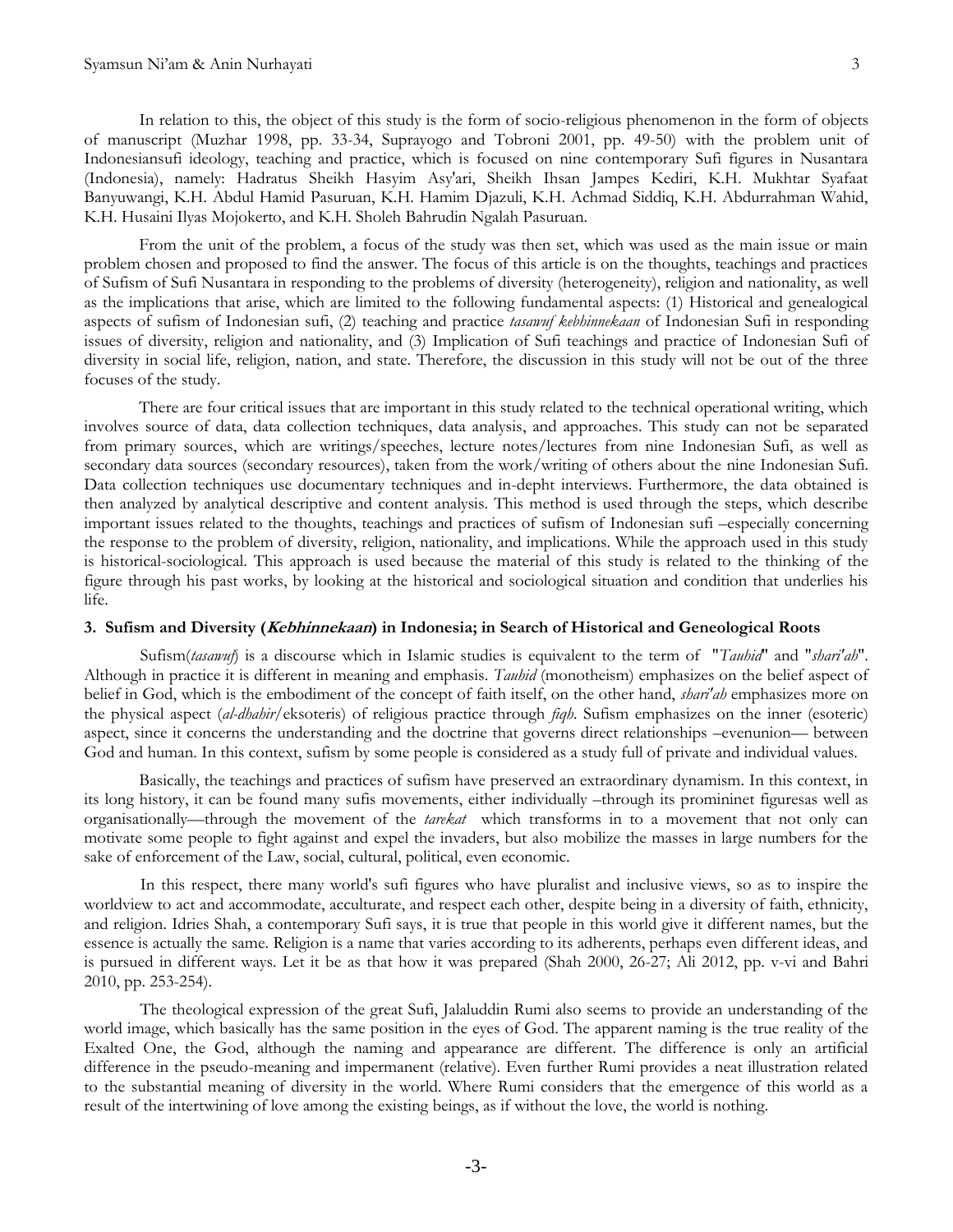Therefore, Rumi sees that Islam is a religion of love –in contrast to the understanding of many people who see Islam simply as a religion of law. According to Rumi, law and justice are the next aspect after love. In one of the Qur'anic verses al-Fatihah –which is the opening verse of the Qur'an— the first taught is the love of Allah the Almighty. Who is characterizedas *Rahman* (creative love) and *Rahim* (forgiving love). Then afterwards Allah declares the law and justice. In relation to this, Rumi continues that Allah's motivation in creating the universewas love, and love that moves the universe. In other words, love is the core foundation of this life (Sirry *et al.* 2004, pp. 232-233).

Unlike Idries Shah and Rumi, Abdul Karim al-Jili, a Sufi who lived in the late of 14th and early of 15th century AD, he has a very clear esoteric view of the phenomenon of diversity and religious attitudes in the world. Al-Jili sees that the essence of religion not only substantively but also ontologically. According to al-Jili, the essence of religiousness is the devotion to God, and all believers, or in other words, all of His creatures are servants of God (*'abdullah*), in their very own styles or forms. Ontologically speaking, the diversity is actually the result of God's *tajalli* (disclosure) through his *asma* (names) and attributes that manifest themselves in various forms (diversity). Therefore, religions will last forever as long as God stil reveals Himself through the media of the universe, and will return to Him (Ali 2012, p. 44).

Another figure who has a multicultural and diversified view is Abu Mansur al-Hallaj (d. 922), as he put it: He has stipulateda religion for every group, and they have no ability to choose, instead it has been chosen for them. Therefore, whoever blames what other group holds, it means that he has punished the group to embrace religion for his own endeavor. Know it! Religions: Judaism, Christianity, Islam, and so on are different names and names that change, whereas the goal is not different, let alone varies (Bahri 2010, p. 251).

Besides al-Hallaj, the other Sufi who has a diversity view is Muhy al-Din ibn 'Arabi (d. 63 H/1240 CE). His view is illustrated in the theory of "God of trust (*Ilah al-mu'taqad*)", which is also called "God in belief (*al-Ilah fi ali'tiqad*)", or "Lord of faith (*al-Haqq al-i"tiqad*)", or "God created in belief (*al-Haqq al-makhluq al-i'tiqad*)"."God of trust" is God in human knowledge, conception, understanding, or perception. God like this is not God as He really is, but God created by human, that is God created by knowledge, conception, understanding, or human perception. Such a God is "inserted" or "placed" by man in his belief. "Such a God-like form, image or face" is determined or colored by human who has faith in Him. "What is known is" colored by "who knows". This is as al-Junaid says, "the color of water is the color of the vessel it occupies (*lawn al-ma' lawn ina'ihi*)". Therefore, God says: "I am in my servant's supposition of Me (*Ana 'inda dzanni 'abdi bi*) ". That is, God is perceipt, not known.

The true knowledge about God according to Ibn 'Arabi is, knowledge that is not bound by any particular form of belief or religion. That is the knowledge possessed by the Sufis. Therefore, the Sufis never reject God in any creed, sect, denomination, or religion. This means that God for the Sufis, in all beliefs, sects, schools, or religions, is one and the same. Ibn 'Arabi says: "Whoever frees the God from restriction, will not deny Him and acknowledge Him in every form in which He alters Himself" Bahri 2010, pp. 255-256).

Dara Shikoh (1615-1659), a Sufi from the Qadiriyah order, who bridges the gap between Islam and Hinduism. His translation works are Bhagavad Gita, Yasas Vasishtha, and Uphanishad, a valuable contribution to the development of later studies of Hindu spirituality and philosophy. Among the most important translations is the Uphanishad translation. According to Dara Shikoh, "all scriptures, including the Vedas, are from one source, that the scriptures are a form of commentary on one to each other, and that the coming of Islam does not cancel the religious truth contained in the Vedas or substitute for the accomplishments of theHindu people" (Sirry *et al.* 2004, p. 236). In addition, there are also Sufi figures such as Hazrat Inayat Khan (1882-1927) and Bawa Muhaiyaddeen, a Sufi from Sri Lanka. Both believe that the different naming of some religions in their diffrent forms are only symbols. Similarly, the names of books given to any religion –Islam, Christianity, Hinduism, Buddhism, and so on— because all the books that belong to these religions are essentially derived from one and same source, that is God Himself. Therefore, Inayat Khan pioneered the Sufi movement in France by involving all religious groups (*ibid.*, p. 236-237).

The articulation of the Sufis seems to indicate that Sufism contains not only religious values but also ethical norms and values, aesthetics, rationality, metaphysics, even pedagogy, hence Sufism is capable of dialogue and dialectical communication with the conditions of its time (Ni'am 2009, p. 151). In this context Sufism can actually become a peace negotiator at a time when the world is experiencing aridity due to violence (radicalization) in the name of religion or on the other behalf. In modern and pluralistic life, Sufism can be used as an alternative solution in dealing with the modern human spiritual crisis that has escaped from its centerlike the phenomenon of radicalization, truth claim (*takfiri*), etc., so that the doer no longer knows who he is, the meaning and purpose of his life.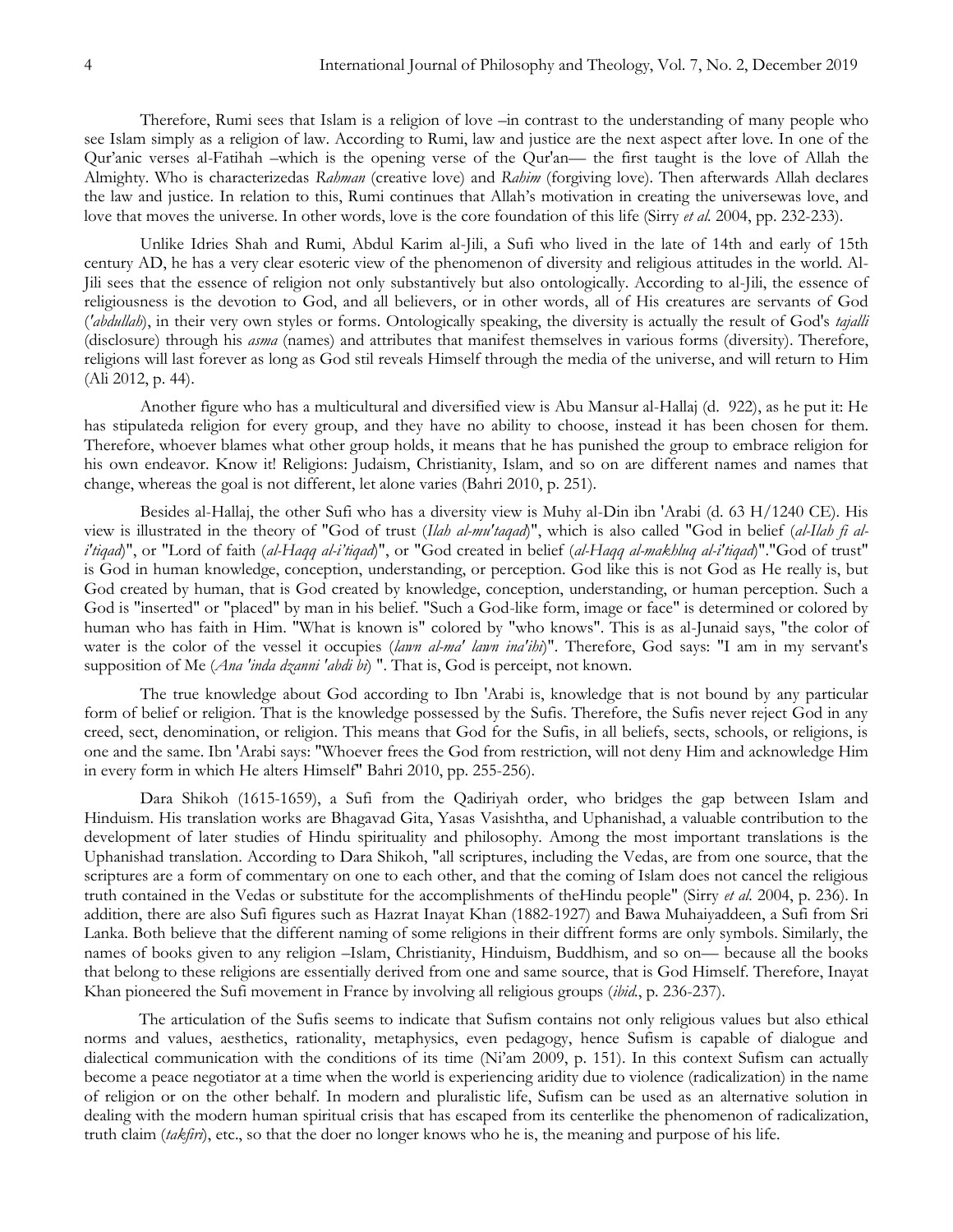This lack of clarity on the meaning and purpose of life makes him suffer from inner pain in his heart. Benefiting from this Islamic spirituality (*tasawuf*), the dry fields is watered with cool water and given some refreshment and guided to a better life and clear -purposeful life.

This view and attitude towards the world based on this esoteric understanding by whom Abdurrahman Wahid (Gus Dur) –one of the Indonesian Sufi figures made as the object of study in this article. It is called a cosmopolitan view, because it shows a number of dominant elements, such as the loss of ethnic boundaries, the strength of cultural plurality, and political heterogeneity. That cosmopolitanism even manifests itself in a marvelous dominant element, the eclectic*<sup>4</sup>* religious life—that has been practiced for many centuries (Wahid 2007, p. 9).

In line with the above statement, in the Indonesian context, *Pancasila* and *Bhinneka Tunggal Ika* are deliberately chosen by the founding fathers —including the Indonesian muslim scholars (Ulama)—as a common platform and common denominator and it was indeed appropriate. For not only has that choice been for theological and esoteric reasons, but also sociological, by the emergence of plurality in many aspects of life; from tribes, religions, races, languages, classes, beliefs, and so on.

In the Islamic context, theologically, this diversity (*kebhinnekaan*) is indeed part of Godgiven phenomenon (the *sunnatullah)* that can not be avoided or even eliminated. Diversity is a reality and a "work of God", so no one can change or avoid it (Azizy 2005, p. 1). As for esoteric (sufism), all realms (cosmos) are created by God (being) whom are treated equally by Him and will have the same place before God. In this respect, the best humanin the eyesofGod is the most pious and kind one. Therefore, maintaining diversity with its various consequences is also part of*sunnatullah*.

Although the slogan of "*Bhinneka Tunggal Ika*" is derived from Hindu/Buddhist teachings, however it is also relevant with the religious teachings coming after it. In Islam for example, it is explicitly mentioned in the Qur'an; verse *al-Hujurat*49: 13: "O mankind, we created you from a man and a woman, and made you in nations and tribesso that you know one another. Verily, the most honorable among you in the eyes of Allah are the most fearful of Allah among you. Allah is the one who knows best and recognizes most".

Theses Qur'anic verses give clear affirmation that diversity (*kebhinnekaan*) is a reality that no one can deny. The verse also shows His servant that the diversity present in the world is deliberately under scenario of God, not by itself, along with the dynamics of the life that follows. Even if God wants to create one kind of creature, God must be omnipotent. This diversity is the empirical evidence of God's deliberate creation of diversity on this earth. The purpose of creating the diversity by God certainly with the purpose –accordingthe verse— is that among the different servants can do the competition (race) to achieve goodness before God, so the key word in the verse is "piety". The best man in the sight of Allah is the one who fears for Him. Therefore, diversity is a certainty.

In the history of Islam's development in Nusantara (Indonesia), Wali Songo (litterally means The nine Sufi saints of Java)is called the first transmitter (*sanad*/geneolog) in teaching sufism of diversity (*tasawuf kebhinnekaan*) in Indonesian archipelago. Wali Songo had a very significant role in the Islamization process in the archipelago. In relation to this, Alwi Shihab, classifies it into two stages. The first stage, the presence of the Wali Songo, succeeded in establishing and accelerating the Islamization of the first centuries of Hijrah in the region so far from where this revelation came down, although its success was limited to certain areas. This is due primarily to the limited facilities that enable them to reach other areas throughout the country.

The second stage, which took place in the 14th century AD, is marked by the arrival of *asyraf* figures, the descendants of'Ali and Fatima bint Rasulullah PBU, commonly referred to as *'alawiyyin* descendants. In this period, Islamic *da'wah*(propagation of the Islamic faith) developed in such a way that it can be spread throughout the archipelago, even in Southeast Asia. These developments peaked in the 15th century until the 17th century (Shihab 2001, pp. 20-21; Ni'am 2014, pp. 195-196). This is what later became the embryo of Sufi figures –especially Wali Songo— in spreading Sufi Islam in the archipelago. In further developments this has inspired the next Indonesian Sufi figures to develop and preach sufism of diversity (*tasawuf Kbhinnekaan*) in Nusantara (Indonesia).

The prominent feature of the teachings and practices of Wali Songo's sufismwas cultural, accommodative, and acculturative to the local culture, so that whatever waspreached to the local community, it was readily accepted by the community.

 $\overline{a}$ 

<sup>4</sup>A selective philosophical attitudes toward various sources to build philosophical thinking on his own.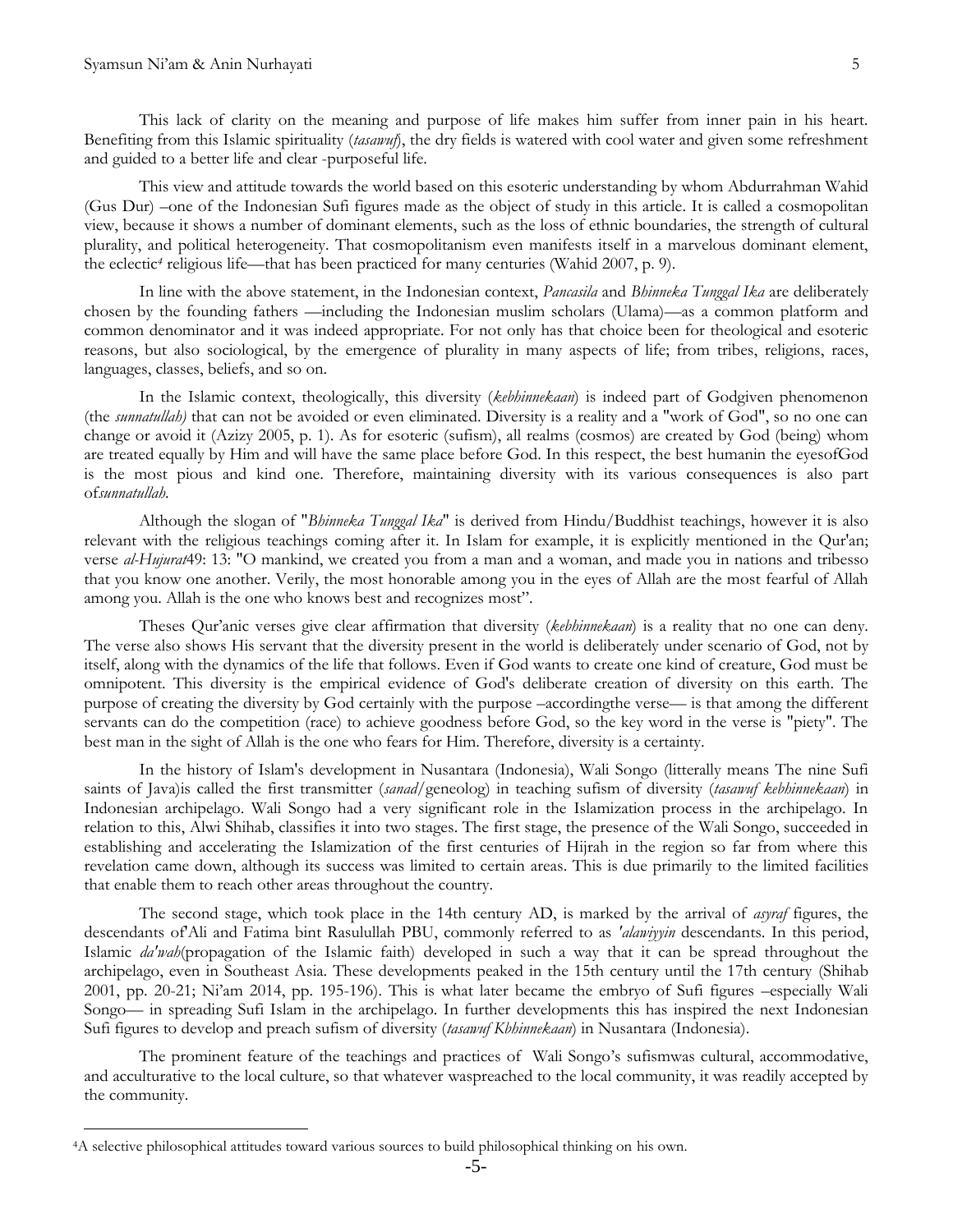In addition, it wasboosted by the charm and self-image owned by Wali Songo who was so polite, gentle, and tolerance and was giving much respect on to local traditions or cultures, so that people tended to be more sympathetic and received it gracefully. Such a model of da'wah then was transmited from time to time to the present day as exemplified by Sufi figures of the Archipelago to the next generation, especially by the Sufi *kyai (respectected islamic figure)* who owns pesantren in Nusantara (Indonesia).

# **4. The Sufism of Diversity's teachings and Practices of the Sufi Nusantara Figures: A Response toward Problem of Diversity, Religiousity and Nationality in Indonesia**

The word "Bhinneka Tunggal Ika" was originally taken from the book "Sotasoma" by Mpu Tantular during the Majapahit kingdom (around the 14th century AD). The choice of *Bhinneka Tunggal Ika* as the slogan of the Indonesian nation was a long historical process, and purely the result of the process of culture and acculturation of noble values which had been embraced and run by the Indonesian people even before this country became a nation state officially, ie since before the proclamation of independence on August 17, 1945, where the period was regarded as a milestone in the journey of the Indonesian nation as an independent and sovereign nation. In the same time, the motto of *Bhinneka Tunggal Ika* has also function as the adhesive medium of diversity.

Thus, the word pluralism in the Indonesian context is called diversity, it does not mean to equate all the potential of this nation. The existence of the difference should not be equated, nor should the similarities be differentiated. *Pancasila* is a shared place of shared values of ethics to articulate all the different potentials or the same. These equations and differences must be well managed, so that it can be used as ammunition and materials in building the nation and state towards the nation and the State as aspired together, namely the nation of intelligent, dynamic, religious, fair, and prosperous.

*Pesantrens* as miniatures of Indonesian Muslim society has demonstrated itsrole in articulating moderate Islam —it can clearly be seen from the roles of Sufi figures in Nusantara.5Many Indonesian sufis are product of*pesantren*, they have an inclusive and moderate view in bridging dialogue diversity, religion, and nationality in the archipelago. In relation to this, besides aforementioned figures of Wali above, there are also many other contemporary Indonesian Sufis, among others: Hadratus Sheikh Hasyim Asy'ari, Sheikh Ihsan al-Jampesi, K.H. Mukhtar Syafa'at Banyuwangi, K.H. Abdul Hamid Pasuruan, K.H. Hamim Jazuli Kediri, K.H. Achmad Siddiq, K.H. Abdurrahman Wahid, K.H. Husaini Ilyas Mojokerto, K.H. Sholeh Bahrudin Ngalah Pasuruan, and many others. They are the true pioneers, motor and transmitter (*sanad*) of *pesantren* in the Indonesian archipelago, who strongly adhere to the values of the inclusive and humanist teachings of Sufism.

The success of the Indonesian Sufis in articulating the values of Islamic teachings into the nationlife of the people of Nusantara is caused by the expertise of the Islamic preachers, as well as the image and charms indicated by the Sufis, namely compromise and accommodative attitude towards local culture (local wisdom). Therefore, historians see the spread of Islam in Nusantara has almost never experienced any chaos (conflict) at all. According to Alwi Shihab, this condition is caused by several determinants, namely the acculturation of art media, customs, and local cultural traditions. Shihab's opinion is also supported by historians such as A.H. John and H.A.R. Gibb (Shihab 2001, p. 40).

The Sufi leaders, in their *da'wah (propagation of islamic faith)* in Nusantara, seem to understand very well about the subtleties of socio-cultural conditions, customs, and local character, so that they can easily accommodate and acculturate by not negating the principles of Islamic teachings, even they modify them beautifully. By knowing the culture and character of the local community, the Sufis will be easier to choose the right media and methods in the process of Islamization in this archipelago (Nusantara). The most prominent character of the archipelago community is the existence of life *gotong-royong* (co-operation), *tepo seliro* (mutual respect), respect for differences, jokes, and like to gather in both the difficult and happy. These characters become an important asset in building togetherness in the middle of diversity (*kebhinnekaan*). Such characters are well understood by the Sufi leaders as preachers (*da'i)* and spreaders of Islam in this archipelago.

 $\overline{a}$ 

<sup>5</sup>It can not be indeed denied that allegedly there are some pesantren which are far from the aspects of modern. This led to the emergence of harsh comments on the existence of *pesantren*. For example, Al-Mukmin Ngruki Solo *pesantren* which was taken care by Ustadz Abu Bakar Ba'asyir; *pesantren* Al-Islam, in Tenggulun, Solokuro, Lamongan, East Java; *pesantren* Umar bin Khattab, Bima, West Nusa Tenggara, and others. Even Yusuf Kalla at his period of becoming the Vice-President of President Susilo Bambang Yudoyono, had proposed to close the *pesantren* that allegedly teach the values of violence.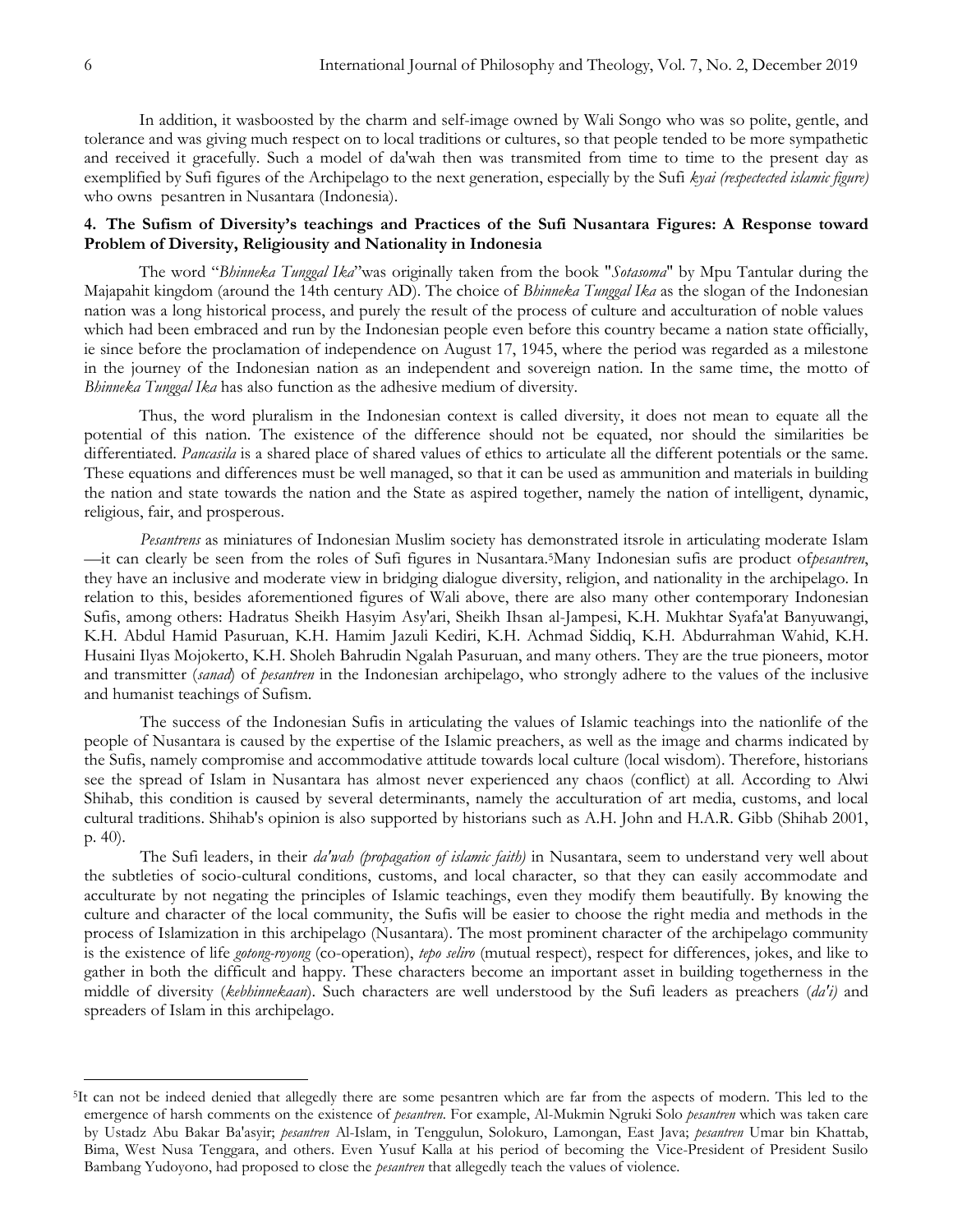In this context, not a few local ritual ceremonies such as *selametan* (feast), circumcision, childbirth ceremony, and marriage, which initially often hosted with various artistic music and songs that nuanced mystical beliefs; then changed and replaced by the ritual of *khitanan (walimat al-khitan)*, slaughtering goat for newly born baby/*'aqiqahan*

Sufi's figures and charms depicted in their attitude and behavior in dealing with every problem of muslims/the *ummah*wereby putting forward of Islamic morals (attitude and good behavior). Every time people flock to come to the *kyaipesantren*/Islamic cleric –mostly are a Sufi andbelievedto posses a supernatural power; ranging from simply asking the blessing (prayer) for the plants to be fertile and harvest with the maximum result, healing the sick, consulting about marriage of his son, asking for the blessing of his merchandise to be whole sale, consulting about success in political positions, and so on. In this context, a particular *pesantren* Sufi/kyai is considered capable of dealing withany problem they face, from the mundane to the spiritual issues as if it would be solved by the Sufi.<sup>6</sup>

(*walimat al-tasmiyah*), and marriage (*walimat al-nikah*), which were then modified by also reciting God's names/*wirid/dhikr*, preaching/*tausiyah*, recitation of the Prophet's prayer, al-Qur'an, and others (*Ibid.*, pp. 40-41).

Even more interestingly was thatthe guests of this charming sufi coming from different social, religious, ethnic, and religious background. Many of these Sufi figures were visited by people of different beliefs and faith, simply asking to pray for them. In this context, the author will try to describe one by one of the Indonesian Sufis whom according to the opinion of the writer have concern on the diversity ideology in Indonesian archipelago.

#### **4.1. Hadratus Sheikh Hasyim Asy'ari**

 $\overline{a}$ 

Sheikh Hasyim Asy'ari is a charismaticIslamic scholar figure and has a great influence on the formation of social life, nation, state, and religion in Indonesia. Sheikh Hasyim is not only known as a scholar figure who succeeded in giving birth to a biggest*Jam'iyyah* (organization) of Islam NU (Nahdaltul Ulama/Awekening Islamic Scholar) in Nusantara, but more than that, Sheikh Hasyim was a patriot*ulama* and reformist who laid the foundations of nationality and statehood through the "*Resolusi Jihad fi Sabilillah* (Resolution of *Jihad*)" to ignite the fighting spirit of the Islamic students/*santri* and the people/*ummah* of Islam in the Indonsian archipelago in order to expel the colonialists from the earth of indonesian archipelago on October 22, 1945, so that Indonesia has gained the independence gloriously.At that time Sheikh Hasyim acted as *Ra'is Akbar* (Supreme Leader) of Nahdlatul Ulama and the Chief Leader was K.H. Abdul Wahab Hasbullah. The content of the Resolution of *Jihad* is: "Fighting against and expel the invaders is main obligation/*fardlu 'ain* (of every Muslim, male, female, children, armed or unarmed to do) for those within the circle of 94 km from the entry point and the position of the enemy. For people outside the circle, that obligation becomes *fardlu kifayah* (which is no longer neededwhen other has done it)".<sup>7</sup>

The call of jihad of Sheikh Hashim through the "Resolution of Jihad" was very effective in pumping and inspiring the fighting spirit ofSurabayanese people known as arek-arek Suroboyo under the command of Bung Tomo –on November 10, 1945— to defend and expel the invaders (Miftahuddin 2017, p. 14). The influence of Sheikh Hasyim's call through the *Jihad* Resolution is not only echoing among the santri and the Muslim community in Surabaya and surrounding areas, but also has spread to the whole country, even the world. This was then regarded as a culmination point of the long history of the struggle of the Indonesian nation (especially Muslims) in expelling the invaders in the archipelago for hundreds of years. Therefore, it is safe to say that Sheikh Hasyim was as a clerical figure among those who laid the foundation of nationhood in Indonesiaduring the movement and struggle of Indonesiaso that *Pancasila*, 1945 Constitution (UUD 1945) and Unity in Diversity (*Bhinneka Tungga Ika*) became idiology and common platform of Indonesian to this day. As proof of Sheikh Hasyim's love for his homeland, Teibuireng students were accustomed to singing *Indonesian Raya* songs every Thursday after the end of the course. In addition, Sheikh Hasyim along with other NU scholars forbade the *santri* (student) to wear pantaloons, ties, hats, and shoes, commonly used by invaders with the intention of resembling their arrogance, disbelief, and physical attribution of the invaders (*Ibid.*, 105). Sheikh Hasyim's actions in subsequent developments proved to have huge implications in the sovereignty of the Unitary State of the Republic of Indonesia (NKRI) and *Bhinneka Tunggal Ika* (Unity in Diversity). Some even say, NKRI would not be able to be realized well without effort (*ijtihad)* and patriotic acts (*jihad*) of these Islamic scholars pioneered by Hadratus Sheikh Hasyim Asy'ari.

<sup>6</sup> Related to the story of the Sufi/*kyai pesantren* and his role in providing an assessment of the society to face and solve many problems related to the people in general, it can be read on M. Dawam Rahardjo *et al.*(1985).

<sup>&</sup>lt;sup>7</sup> The full text of the "Resolusi Jihad", can be found in Miftahuddin (2017, 110-111). See also Agus Sunyoto, , "Resolusi Jihad NU dan Perang Empat Hari di Surabaya", in *www.nu.or.id*, accessed on August 18, 2017.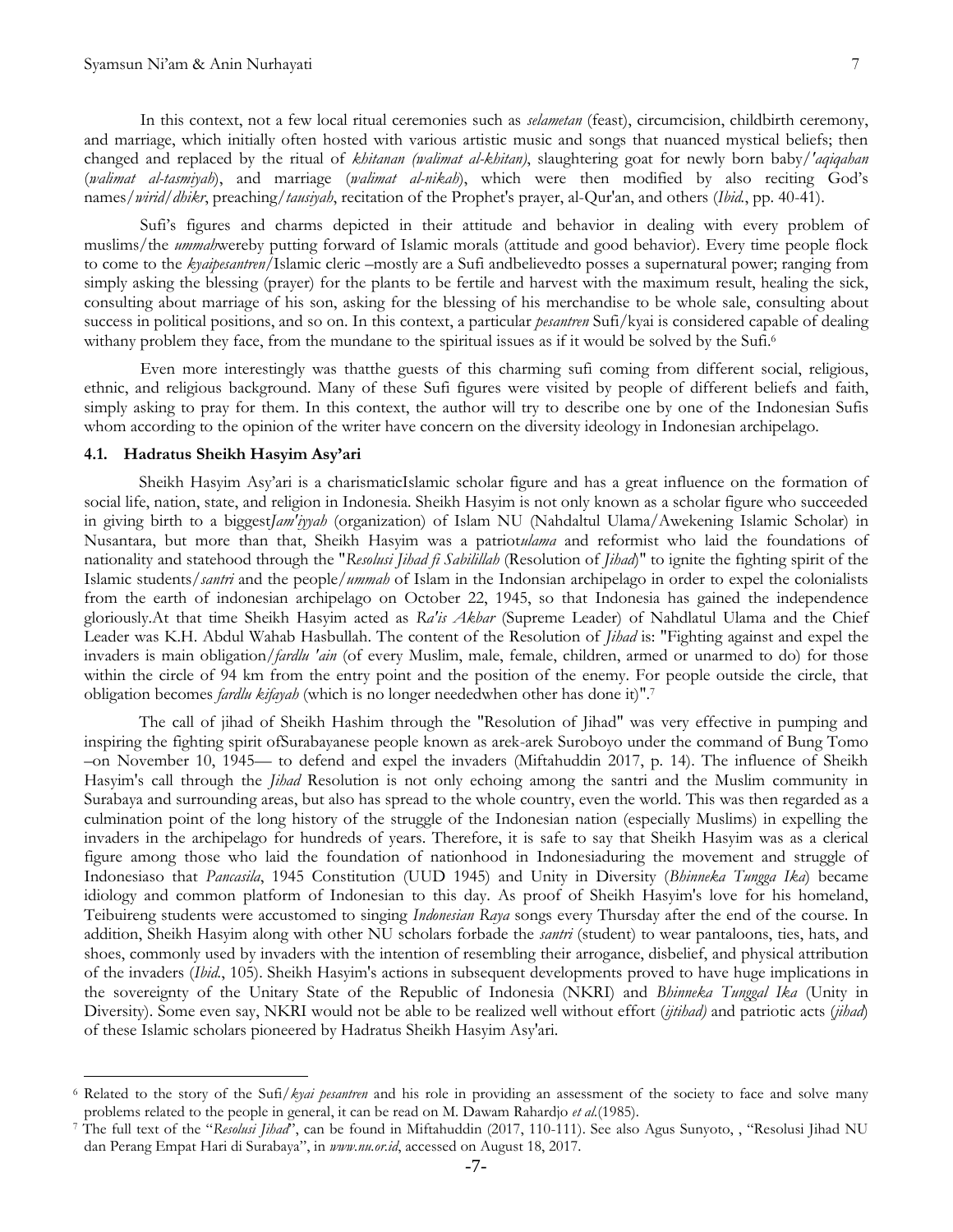According to Sheikh Hasyim, Islam should always be contextual and grounded by not destroying or negating the principles of Islamic teachings. The view of Sheikh Hasyim is then developed by the next generation, better known as the "**Islam Nusantara**" (Indonesian Islam) view.<sup>8</sup> In this context, Islam in Indonesia seems to have become a proof that Islam can go hand in hand in with pluralistic and modern life, and become an alternative choice in solving the problems of nationhood, nationality and religion at a time when the world is experiencing "inflammation" in various aspects of life.

Hadratus Sheikh Hasyim Asy'ari's greatest contribution to the establishment of the nation of Indonesia is the laying of the foundations of the state based on the spirit of Islam that is grounded by the attitude of spirituality (sufistic view), which then brought the idea of the nation state (Nation state) Unity of the Republic of Indonesia) by making Pancasila as the ideology of the Indonesian nation (Asad Shihab 1994, p. 12; Miftahuddin 2017, p. 15).

# **4.2. Sheikh Ihsan Jampes Kediri**

Sheikh Ihsan Jampes is a very charismaic figure of Indonesian Islamic scholar, born in Jampes Kediri village of East Java, in 1901 AD from couple of K.H. Dahlan and Nyai Artimah. Kyai (Islamic cleric) Dahlan was known as a famous kyai of his time, for he was the founder of Jampes-Kediri's boarding school in 1886 AD (Syamsun Ni'am 13 2015, pp. 533-554). Sheikh Ihsan's family and neighbourhood's environment was very supportive for his development and intellectual growth. Although, Sheikh Ihsan, was known as a scholar who had never studied overseas (Middle East) –as most other ulamas of the archipelago (Nusantara), who were mostly Middle East alumni, however Sheikh Ihsan has managed to havevery dynamics thought which compensatedthe ideas of other prominent ulama in the archipelago. Among his monumental works which are now referred to and read in the pesantren in the archipelago is the book "*Siraj al-Thalibin*", a comentary explanation (*sharah*) to the work of Imam al-Ghazali, "*Minhaj al-'Abidin*". A monumental work composed of two volumes (volume I-II), contains the utterances of sufism and utterances of Sufis. The book "*Siraj al-Thalibin*" even considered as a compulsory reference at various top universities, such as the University of al-Azhar Cairo Egypt, and some Islamic University in South Africa.

"*Siraj al-Thalibin*" was notthe only work of Sheikh Ihsan. Other works that have been referred to in the pesantren in the archipelago are;The book of "*Tashrih al-'Ibarat, Manahij al-Imdad, Irshad al-Ikhwan li Bayani Shurb al-Qahwah wa al-Dukhan*", and it is believed that there are still many other works of Sheikh Ihsan which are still in the form of transcript that has not yet been published. Having written many works, Sheikh Ihsan proved that he was a very productive scholar of his days, even was comparable to the Middle Eastern alumni scholars.

Sheikh Ihsan Jampes was known as a very populist Sufi cleric. This showed by the activities of Sheikh Ihsan who like to mingle with many people from different background, without being limited to differences in social strata, groups, nor religions. Anyone is seen as equal before God. Anyone who wanted to see (sowan) him, he receivedhim gracefully, literally anyone who wanted to pay visit, he welcomes him with open arms. Whether his guest is of a different religion –Christian, Kong Hu Cu, Hindu, Buddhist, and others. Whether from the Dutch government officials, Chinese, and etcetera (Hadi 2008, pp. 35-37).Therefore, Sheikh Ihsan Jampes was known as a Cleric Sufi figure who deeply appreciated the differences and never rejected any guests from anywhere and anyone, many of whom came to him from Chinese ethnic background and wereChristian or Kong Hu Cu, asking him to pray for making whole sale of their comercial goods and prolific shop. In addition, a story was circling thatduring the time of Dutch colonization, Sheikh Ihsan had very close relationship to Vander Plas who happened to bethe East Java Governor. Albeit, he was known for putting no compromises agaisnt anything potentially harm people.However, even when Sheikh Ihsan rejected it, then he rejected it in a subtle way (Syamsun Ni'am 13 2015, pp. 539-540).

In the context of a diverse life (*bhinneka*), Sheikh Ihsan actually wanted to show a Sufi figure who can always appreciate the differences and can live amidst the existing differences without harming human existence as a servant of Allah who will someday return to Him. This, in the same time, shows that sufism can be a pathway to solve the problem of diversity, religiousity, and nationality in Indonesia.

 $\overline{a}$ 

<sup>8</sup>**"Islam Nusantara"**is not a new ideology/sect. It is perceived as teachings and practices in the life of society, nation and state, in addtition it is a product of contextualization of the social dynamic, culture, politics, economics in the context of Nusantara (Indonesia), so that Islam can have a dialogue and dialectical relationtoward the current era without negating the principle of teachings. This Islamic model has indeed been practiced by the predecessors (*ulama*) of the Nusantara in the past, therefore, Islam which exists in Indonesia always respects differences, no conflict, friendly and blessing for the universe.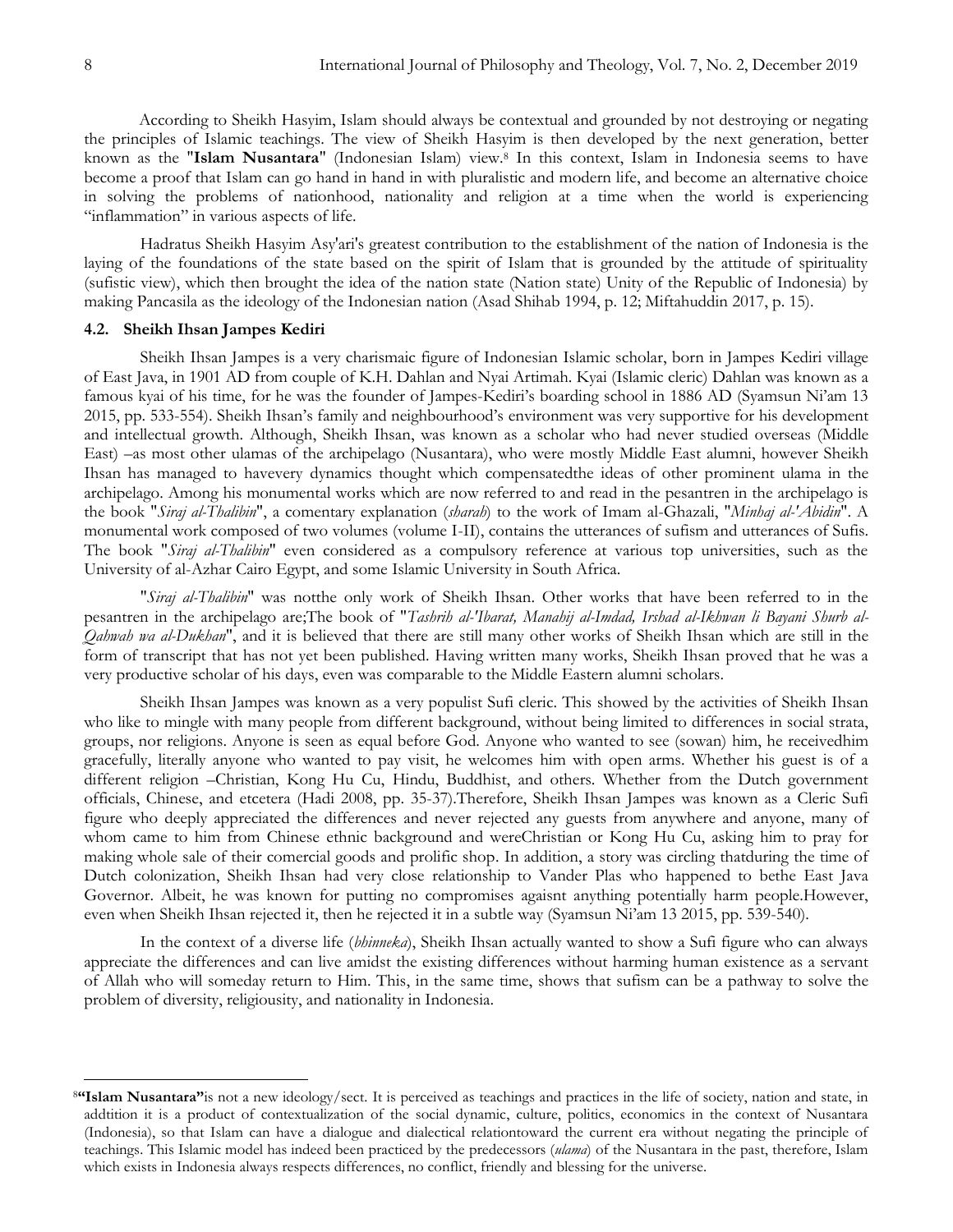#### **4.3. K.H. Mukhtar Syafa'at Banyuwangi**

Another sufi figure of Nusantara is K.H. Mukhtar Syafa'at from Blok Agung Banyuwangi. Kyai Mukhtar was born in Plosoklaten Pare Kediri Village in 1918 AD He was raised in quite dinamic family and social environment and had a very strong spiritual level, and came from a relatively well-established economic level (Haqiqi 2014, pp. 44-45). Such conditions led Kyai Mukhtar into becominga charismatic cleric leader who is highly respected in the archipelago, especially in the area of Banyuwangi East Java and its surrounding areas.

Kyai Mukhtar Syafa'at was known as a very cosmolitan and inclusive Sufi figure. Kyai Mukhtar was very close to his deciples, extended family, as well as to the surrounding community, not limited by ethnic, religion, or cultural barriers. He holds that "the position and role of man in the order of life is like a puppet that is fully driven by the puppeteer. For him this life is a perfect and surely cosmological system or stage. Each creature has its own place and function. They must meet each other and need one to another" (*Ibid.*, pp. 48-49). Kyai Mukhtar's view is very cosmopolitan and universal, and the universality of Kyai Mukhtar's view is in line with the values taught by sufism. It seems that Kyai Mukhtar really understands the values of universality in Islam as a religion that upholds the differences which he considers to besunnatullah (God given) which is unavoidable or abandoned. Because in essence the human beings meet each other and need each other. This kind of view of Kyai Mukhtar can be an entry point in knitting togetherness to build a very diverse Indonesian nation (*bhinneka*) as such.

## **4.4. K.H. Abdul Hamid Pasuruan**

 $\overline{a}$ 

K.H. Abdul Hamid (hereinafter referred to as Kyai Hamid) is a Sufi scholar who was born in Lasem Rembang, Central Java in 1333 H/1914-1915 AD (Haqiqi 2014, p. 75). Eventhough in his childhood, he was known as a naughty child, but this stubbornness later on known to contribute to dynamics thoughts and movements in his adulthood. One of which was his flexibility to be able to make friends with people from different cultures this also delivered him to be a flexible and moderate Sufi cleric. The greatness of Kyai Hamid was of course supported not only because of his conducive educational environment, but also his family's background that consisted of great scholars who have high level of spirituality. It was this environment that led Kyai Hamid into become a well-known Sufi cleric, even known as *wali Allah* (lovers of Allah the Almighty)<sup>9</sup> from Pasuruan, given the vast knowledge and spiritual advantages hepossesed. 10

As a sufi cleric, Kyai Hamid is known to have moderate views. It was told that in the 1970s there was a debate among the Islamic scholars of Pasuruan about the implementation of reciting the Qur'an in a way of musical (*bi al-taghanny*) through the Qur'anic recitation competition/*Musabaqah Tilawatil Qur'an* (MTQ). All scholars except Kyai Hamid insists that reciting the Qur'an in a more musicalfashionis something forbidden in Islam. But Kyai Hamid has different view that chanting the holy verses of the Qur'an in a way of musical and contested is allowed, as long as the intention is for*syi'ar* Islam (spread of Islam). In addition to that, in 1972 K.H. Ahmad Sahal died, and his wife (Nyai Maryam) was in the *'iddah*(wait) for 4 months 10 days. During the period of *'iddah*, a woman should not meet the non-*muhrim* and leave her home. Since Nyai Maryam had been registered to perform a pilgrim, Kyai Hamid allowed her to leave for the pilgrimage when all the kyai of Pasuruan and others forbade it.Kyai Hamid seems to prefer a more flexible and moderate view of *fiqh*. Another example is when Kyai Hamid did not forbid his family members to travel or go outside the house. Incaseof wearing hijab for women, theycmay wear the hijab and may not. Similarly, Kyai Hamid never required his family members to follow him fasting, as well as to others. Eventhough Kyai Hamid himself always did fasting on daily basis (Hamid Ahmad 2001, pp. 112-114).

In a similar fashion, Kyai Hamid, was known as a figure who appreciated the differences. It is said that almost every single day Kyai Hamid had countless of guests, they came with different problems, ranging from just asking him for prayer, sold out merchandise, husband or wife, fertile crops and gardens, asking for prayers to recover from illness, having a smooth career and position. He listened patiently to all theseproblems without any refusal, let alone mocking or making fun of.

<sup>9</sup>Eventhough the labelling/giving any epithet toward a person is solely the prerogative right of Allah Almighty. And only His beloved person who knknows it, however, many people and the kyais in East Java at the time admitted that Kyai Hamid was *Wali Allah* (Beloved of Allah).

<sup>10</sup> Related to the complete biography of Kyai Abdul Hamid Pasuruan; the birth, adolescence, adulthood, until he become a Sufi cleric who has great influence in the life of society, nation and state-it can be read in the book of Hamid Achmad (2001).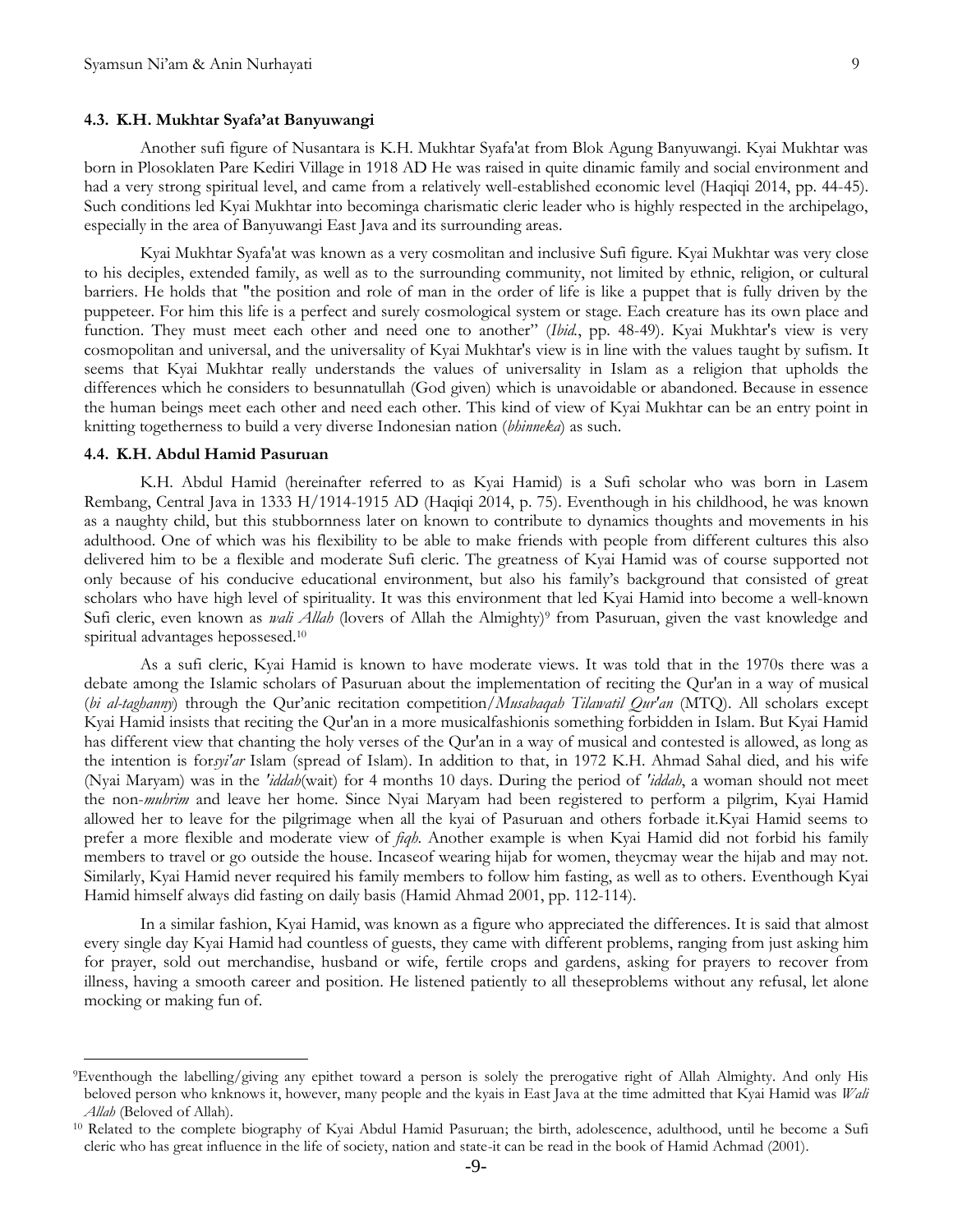Therefore, Kyai Hamid was known as the figure of Sufi kyai and *Wali Allah* (God Beloved) whose religious understandinggoes beyond the limits of the ordinary religious consent, so at that time Kyai Hamid was also known as the *Ulama wali* (God-BelovedScholar) who has *karamah* (special power) from Allah the Almighty.

People in general also see Kyai Hamid as a simple and humble figure. Nothing to his face a scene of arrogance instead he liked to give smile to anyone, friendly, loving, helpful, and willing to help others whoever need it (Ni'am 2009, pp. 45-46). The phenomenon of moderation (inclusiveness) of Kyai Hamid's religious understanding seems to be explained through the Sufi approach, where the Sufis in his practice have seen that everyone is in the devotion to Allah SWT. what considered to be the most decisive factor is the degree of devotion (Hamid Ahmad 2001, pp. 115-116), not physical form nor other physical attributions.

# **4.5. K.H. Abdul Hamim Jazuli (Gus Miek)**

K.H. Abdul Hamim Jazuli (better known as Gus Miek) was born in the village of Ploso, Mojo, Kediri in 1940. He was the son of K.H. Ahmad Djazuli, a founder of Pesantren al-Falah Ploso Mojo Kediri (Haqiqi 2014, p. 201). People know him as Sufi kyai figure in addition to his famous accentric and uncommon acts,<sup>11</sup>also known to have moderate and multicultural views and attitude (*bhinneka*). His views and attitudes can be seen from his associations in which he did not limit himself by any boundaries of religion, ethnicity, tribe, class, or any other social strata. He got along with anyone indiscriminately.

It was told that heliked to give preaching in so called "the black world", so it was attached to him that he was ―a black kyai‖, because he often visited discotheques, hotels, cafes and night clubs, however this association with artists, prostitutes, robbers, snatchers, muggers and others, was regarded as not big of a deal. In this context, it turned out that not everyone liked and gave appreciation, on the contrary, scoffs, mocks, sneers, and thought it was crazy. However, many people could also understand and appreciatedhis actions. Because many of them finally returned to the "right path", the path that was directed by Allah the Almighty. His approach of preaching was by slowly making people understand Islam as easy, beautiful and *rahmah*/blessing religion for the universe. His look was also trendier and did not wear a robe or turban as commonly worn by most kyai and sufi.This is where Gus Miek was very fluent with the language and slang behavior in accordance with the demands of his time. For Gus Miek, any place can be a place for preaching and worshiping Allah the Almighty. According to Gus Miek, these places, such as mosques, churches, discotheques, movie buildings, hotels, shops, cafes, stalls are symbols of places that are essentially can be used for preaching and approaching Allah the Almighty (Haqiqi 2014, pp. 201-202). 12

The cosmopolitan view of a Gus Miek above is actually in line with the sufistic values that are in-contect with the values of pluralism and diversity in Indonesia. In addition to the views and movement of *da'wah* conducted by Gus Miek above, Gus Miek also has a major contribution to the growth of spiritual movement in the midst of a society that has widespread influence to the present days, the spiritual movement called "*jama'ah semaan al- Qur'an Jantiko Mantab* and *wirid dzikrul ghafilin*". Gus Miek is one of the initiators and founders of this *jama'ah* together with K.H. Abdul Hamid Pasuruan and K.H. Achmad Siddiq.<sup>13</sup> This spiritual movement was deliberately conceived and developed by the three Sufi kyai, merely to give balance tothe massive impact of excesses as a result of modernization and globalization, which couldat any time erode the existence of human beings who suppose to be able to live harmoniously to each other, respect and appreciate each other, without having to be limited by any divisions and differences.

## **4.6. K.H. Achmad Siddiq**

 $\overline{a}$ 

Another contemporary Sufi figure is K.H. Achmad Siddiq. Kyai Achmad is considered to be a multi-talented scholar. Not only did he master religious matters, but also have some literacy on socio-cultural, economics, politics, art, and so forth. Therefore, Kyai Achmad is not only regarded as a scholarly charismatic but also intellectual scholar. The greatest contribution of Kyai Achmad–although his views were presented in 1983 at the time of the National Congress of Alim Ulama (Musyawarah Alim Ulama) in Situbondo— to the present day is concerned with the acceptance of *Pancasila* as the ideology and the basis of the state which he considered final and can not be tampered again.

<sup>11</sup>*Nyentrik* and *nyleneh* is a Javanese term reffering to an attitude and behavior which is out of the ordinary in general (*khariq al-'adah*). <sup>12</sup> Another story about Gus Miek, can be read in Akhyar Ruzandy (2005).

<sup>13</sup>In more detail, the history of the birth of the spiritual movement of Qur'anic *recitation Jantiko Mantab* and *Dhikrul Ghafilin*, can be read on Syamsun Ni'am (2009, pp. 157-158).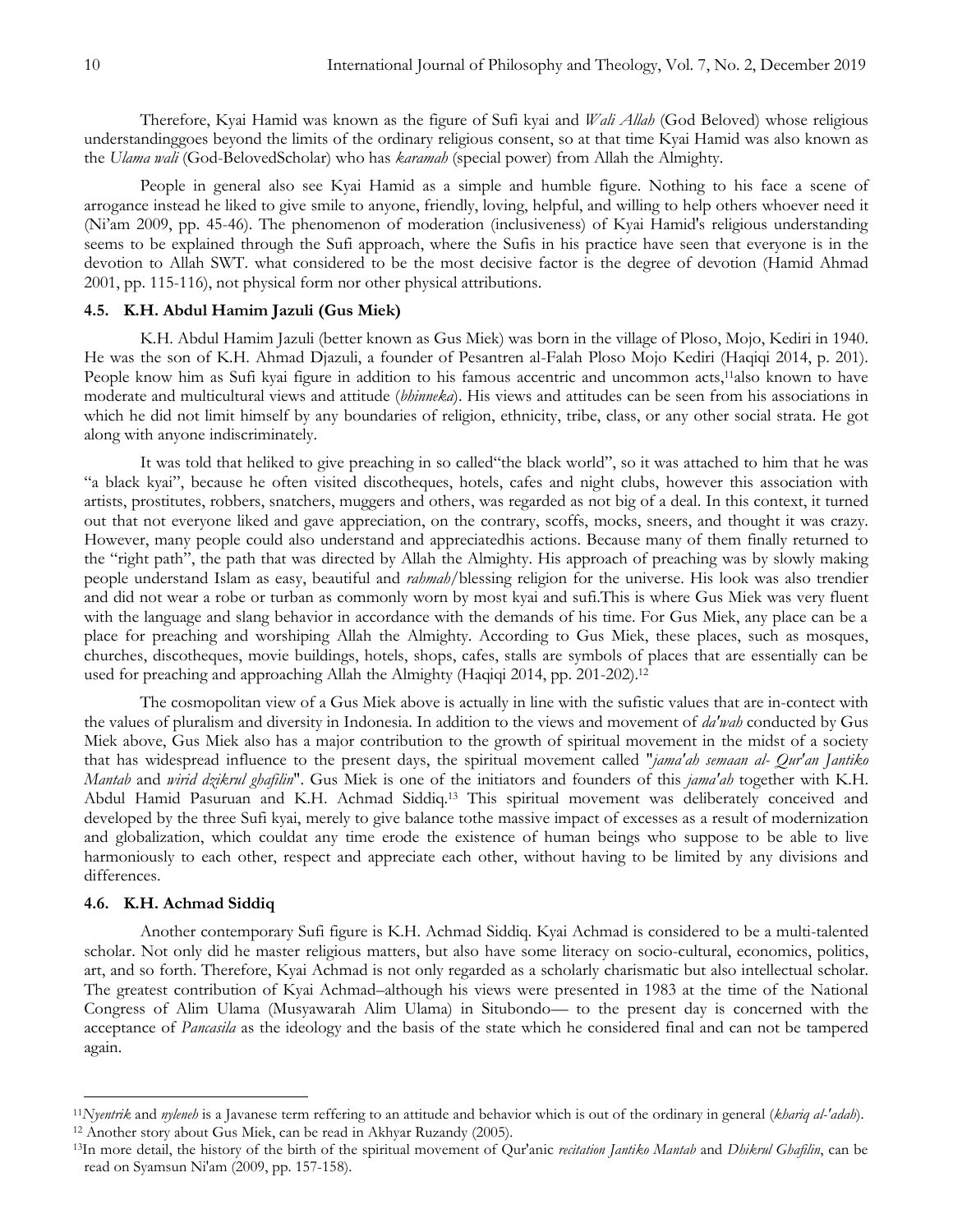According to Kyai Achmad, *Pancasila* and the 1945 Constitution (UUD) are not against Islam, and need not be contradicted. Another very phenomenal idea is about "*ukhuwwah*/brotherhood)". According to Kyai Achmad, *ukhuwwah Islamiyah* (Islamic brotherhood) is not limited to Muslims, but includes *ukhuwwah wathaniyah* (fraternal brotherhood of the nation) and *ukhuwwah basyariyah* (brotherhood of fellow human beings), since from the beginning the last two *ukhuwwah* have been implied in *ukhuwwah Islamiyah*.

Kyai Achmad argues that *ukhuwwah Islamiyah* has the meaning of "*ukhuwwah 'ind al-Islam* (brotherhood according to Islamic teachings)". This type of *ukhuwwah* has an inclusive character (open), not exclusive (closed). Even an atheist as long as he does not harm to Islam, he is still regarded as a fellow human being and a brother on the basis of same country. In this context, the true *ukhuwwah* is a fraternity that encompasses ethnic, religion, tribe, inter-group, social, cultural, race, and so on. If traced, This view of Kyai Achmad is inspired by the Sufi view as taught by earlier Sufis, a view which sees that all human beings have the same position before Allah the Almighty. Such a view implies that Muslims are friendly, believe, and testify that there is no god worthy of worship except God Almighty (Syamsun Ni'am 2009, pp. 172-174; Fuad Noeh and Mastuki 1999, 99-101). These views and movements of Kyai Achmad in the context of Indonesia today are considered very urgent given the constant threats that seek to undermine the diversity and nationalism in Inodonesia.

## **4.7. K.H. Abdurrahman Wahid (Gus Dur)**

Unlike other Sufi figures above, K.H. Abdurahman Wahid (Gus Dur) was the 4th President of the Republic of Indonesia, as well as a Sufi and NU (Nahdlatul Ulama) leaders who was considered to be controversial and accentric due to his religious thoughts and practices which were out of the mainstream of understanding of Islam majority in Indonesia, even by the standard of NU's understanding itself. Nevertheless, NU members remain faithful and obedient to him, because in addition to his charism he is also the grandson of NU founder, Hadratus Sheikh Hasyim Asy'ari and the son of K.H. A. Wahid Hasyim. In addition, Gus Dur has a high intellectual-religious capacity and strong level of spirituality.

Gus Dur's thoughtsare considered to be very genuine and has major implications toward diversity, nationality and democracy in Indonesia. It is his determination to defend the interests of people without considering ethnic, cultural, belief, group, tribe, race, or religion. For Abdurrahman, the *ummah* (mankind) must be defended from all actions that lead to injustice-whoever, anywhere, and anytime, regardless. In this context, Abdurrahman often reveals that "God does not need to be defended". Because God is all-powerful, without being interfered with the affairs of His creatures. According to Gus Dur, all human beings before God has equal rights, living together on earth which belong to Allah the Almighty, and will return to Him, therefore, nobodyshould limit or forbid the right to express.

Therefore, Gus Dur is known as the founding father of Pluralist in Indonesia. According to other specific studies,Gus Dur's thoughtwas a result of hisdeep understanding and appreciation of the high spirituality toward religion. In this context, Gus Dur by most people, is also regarded as *wali Allah* (Beloved of Allah the Almighty). Abdurrahman's plural and inclusive thinking is in line with the diversity of values in the unity of *Bhinneka Tunggal Ika* concept which is ingrained in the life of society, nation and state in Indonesia.14However, discussing the prism of Wahid's thought in this section is not enough, given the greatness of his thoughts and their implications, and there are many studiesrelated to Gus Dur's thoughts in this regard, both the study of Westerners and reviewers in Indonesia.

#### **4.8. K.H. Husaini Ilyas Mojokerto**

 $\overline{a}$ 

K.H. Husaini Ilyas (commonly called Kyai Husain) is a kyai Sufi and the caretaker of Pondok Pesantren Nurul Hikmah Karangnongko, Mojoranu, Sooko, Mojokerto East Java. Both of his parents werea pious scholar, sufistic, and has a high level of spirituality, so they were highly respected in the community of Mojokerto.<sup>15</sup> Kyai Husain is known as a contemporary hafidz (a person who can memorizes al -Qur'an entirely), has the capacity to interprate Qur'an, master hadith, fiqh, and sufism.

<sup>14</sup> Gus Dur's views on pluralism, diversity, social sensitivity, culture, democracy, justice, and other religious matters can be seen in Abdurrahman Wahid, *Islam Kosmopolitan, Nilai-nilai Indonesia & Transformasi Kebudayaan* (2007); also see in other works of Abdurrahman Wahid, *Islamku, Islam Anda, Islam Kita: Agama Masyarakat Negara Demokrasi* (2006).

<sup>&</sup>lt;sup>15</sup> Related to biography of K.H. Husaini Ilyas, in detail it can be read in Syamsun Ni'am, "Kontribusi K.H. Husaini Ilyas dalam Pengajaran Kitab Kuning di Pondok Pesantren Nurul Hikmah Sasap Sooko Mojokerto", in Thesis (1996).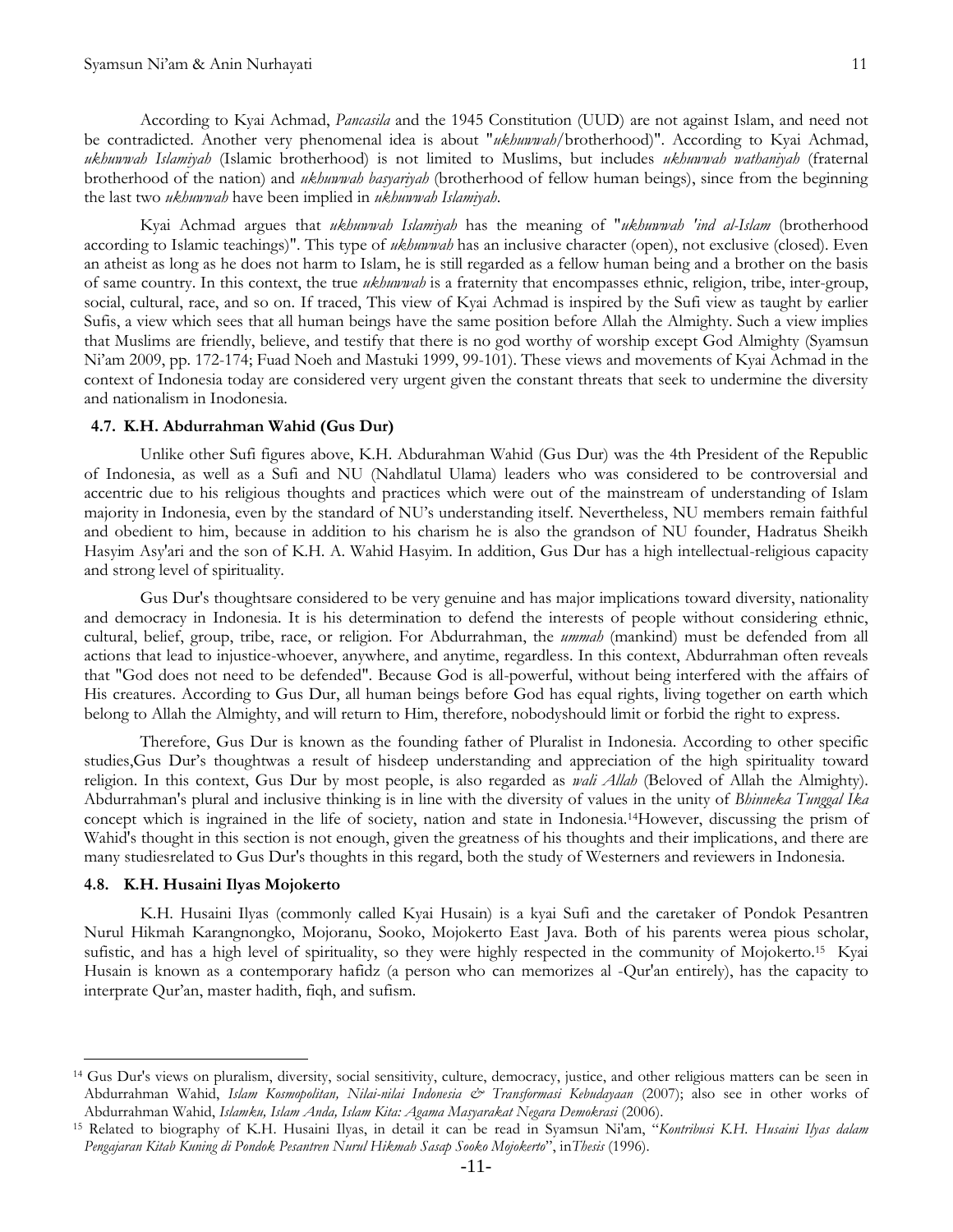At the moment –by the time the writer conducts research— Kyai Husain is considered the most elderly kyai/cleric and has the biggest influence in Mojokerto. Kyai Husain is *Rais Syuriah* (Chief Leader) of NU Branch of Mojokerto since 2003 until now. Therefore, Kyai Husain is a very respected elderly cleric in East Java. His advice is always awaited and needed by the wider community through regular recitation of Qur'anic interpretation on Saturday and Tuesday noon, the evening fellowship every 17th of the month, as well as through religious speeches delivered at various events. In his *Pondok Pesantren*, Kyai Husain always receives guests from various background, ranging from just *silaturrahim* (only paying a visit) to ask for prayer and blessing.

Kyai Husain once said, anyone can come to his boarding school (*pesantren*), whether just ordinary people, officials, religious figures, politicians, merchants, Chinese, even any other religions, they will all be accepted by Kyai Husain with open arms. However, the interesting thing is that when a politician who wants to run for a campaign to ask for his blessing, Kyai Husain must reject it. He argued that he was a role model for the people, especially the NU people, if he supported one of them, then the pity was on confused society later on. He never distinguished the guests who came to him. The principle he holds is that all are servants of God who have equal standing before Him, we are all brothers. Anyone who needs help should be helped, regardless of degree, rank, belief, ethnicity, even religion. Thus, Kyai Husayn adheres to the principle of difference. Kyai Husain is a Sufi kyai who has an inclusiveaccommodative view and attitude while preaching.

The matter to the fact is that Kyai Husain was the Sufi figure behind the scenes on the development of local, regional and national issues. At the time before Abdurrahman Wahid (Gus Dur) became President and after, Gus Dur had many consultations and communications with Kyai Husain to discuss a growing number of national issues. This was not known by many people even by the media itself. Kyai Husain's character was indeed low profile, not willing to be exposed and known by public. Therefore, if he must meet the national caliber figures like Gus Dur, it will be conducted secrectly in a place that has been arranged somewhere.

### **4.9. K.H. Muhammad Sholeh Bahruddin**

K.H. Sholeh Bahruddin (better known as Kyai Sholeh) is the founder and caretaker of Ngalah Pasuruan Islamic Boarding School (*Pesantren*), who was born on Saturday, May 9, 1953 M. in Ngoro Village, Mojokerto Regency. He is the first son of K.H. Muhammad Bahruddin and Nyai Hj. Siti Shofurotun (Muntahibun Nafis 2017, p. 127). The extraordinary values of the teachings developed by his teachers and master teachers(Kyai) was the teachings and practices of the importance of appreciating and respecting others. Thus, geneologically and intelectually Kyai Sholeh grew in an environment which was very conducive in shaping the level of his experty and dynamics of life.

According to Muntahibun Nafis (2017) research, Kyai Sholeh succeeded in establishing an educational institution in his pesantren from Kindergarten (*Taman Kanak-kanak*) to university level with vision, mission and goal of educating the nation and maintaining *Pancasila* values as well as producing students(*santri*) who "owns Japanese sharp like-brain and kind hearted like those of of Medina". The values that Kyai Sholeh continues to teach are in accordance with the principle of "*ngayomi (*guiding*)* and *ngayemi* (calming)" pesantren. This principle is always developed in Ngalah Pasuruan pesantren to the surrounding community, so that the university that he initiated is having the motto of "the multicultural university" (*Ibid.*, p. 133).

*Ngayomi* (protecting-guiding), in this context, has the understanding of that every parent (the elderly) in a sociological context –including the kyai/ulama, community leaders, members of the DPR-DPRD (house of representative), the president, ministers, governors, sub-district officers, chief of village, such as (*Rukun Tetangga-Rukun Warga*)s, and others-should be able to provide protection, help and assist anyone who needs it. While *ngayemi*(calming) itself comes from the word *ayem* which has a sense of comfort and serenity. Thus, the meaning of *ngayemi* is the emergence of an attitude that always gives comfort and serenity to anyone and to whatever is around him. These two principles –*ngayomi* and *ngayemi*— if applied in social life, these valuesare translated in form of; mutual respect, mutual appreciation, etc., which will result in the attitude of tolerance and respectamong diversed society (*bhinneka*).

This ideology of diversity which is basedon the principles of religious values taught by Kyai Sholeh not only through regular teaching/preaching by using a number of authentic religios books/*mu'tabarah*(known as *yellow book*) in his pesantren, but also through the teachings and practices shown by Kyai Sholeh through his attitude and behavior on the daily basis. In addition to the formal education he initiated, there are also seminars, symposiums and discussions that often involve many people from different background including cross ethnic, group, and even religion or belief. If those people were invited, they came to the discussion or joinedseminar in Pesantren he led.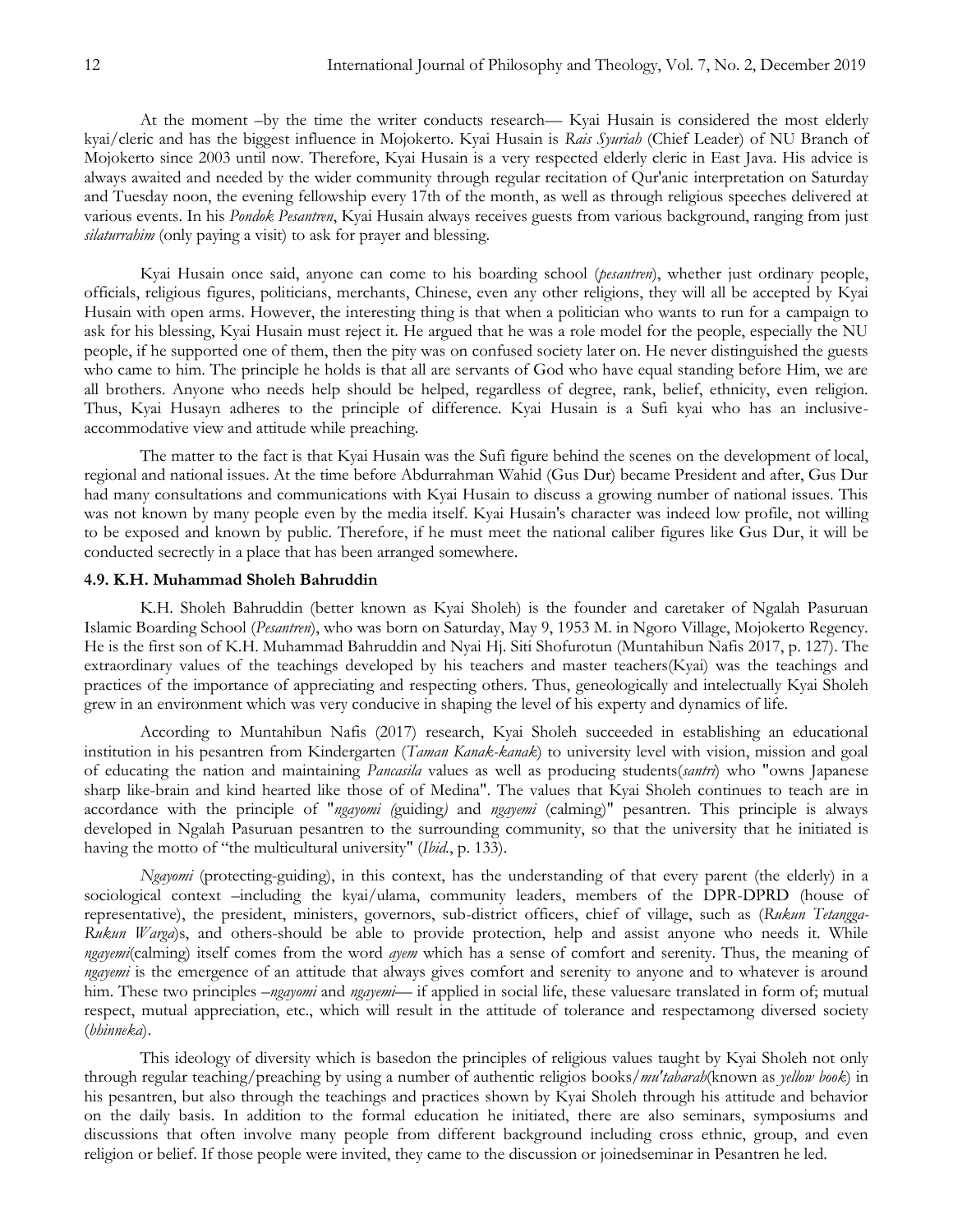This indicates that Kyai Sholeh and his pesantren have shown the world that religions –especially Islam— can have a dialogue and tosome extent meet others as long as based on good intentions and goals. In this context, Kyai Sholeh –as stated by Muntahibun Nafis (2017)— has a broad and flexible view. Broad means that not only is Kyai Sholeh qualified in terms of Islamic jurisprudence (*fiqh*), but also on the matter of monotheism, knowledge of sufism and also social science. In addition, flexible means that Kyai Sholeh understands his religion flexibly as reflected in his attitude and his *tasamuh* behavior (tolerant of difference), *tawazun* (balanced), *tawasuth* (center), and *i'tidal* (firm and straight).

These examples of the teachings, understandings, attitudes and behaviors of kyai and Sufi leaders in responding to the problems of diversity, religion and nationality by putting the emphasis on the values and principles of *akhlaq al-karimah* (good moral)as mentioned above, are deliberately presented so that people know for fact that Islam is always in touch with the context of the times and places. In the context of Indonesia, Islam always has a dialogue and dialectical aproach with the context of Indonesia. This is as shown by the preachers and spreaders of Islamic teachings through the teachings, attitudes and behaviors of kyai and Sufi of the archipelago as mentioned. This indicates that not onlythe teachings of Islam are compatible with the values of plurarism and moderatism but also in line with the principle of diversity (*kebhinnekaan*), in addition to that, the teachings, understandings, attitudes and behaviors shown by Sufisof the archipelago as result of their deep understanding of religion.

This moderate Islam of Sufi pesantren's kyai afore mentioned above which is then used as a foundation in spreading the friendly Islam to the universe (*rahmatan li al-'alamin*). Based on the results of in-depth study of the existence of pesantren, it has been shown that since its early development (early 16th century), Islam was spead in very friendly manner and was easily able to accommodate the cultural characters of Nusantara. As the oldest Islamic educational institution, pesantren has a big role in the process of Islamization (including Islamization of culture) in Indonesia, and even in Southeast Asia (Basya 2015, p. 3).

The pesantren's ability toeasily accommodate the diverse cultural character of the archipelago (*bhinneka*), and not to be oppressed by the hegemony of the times, is a historical evidence.Indeed from the very beginning of it's development, pesantren has stepped and proceeded openly to diversity and homogeneity (*kebhinnekaan*). An astounding research of dissertation by Prof. Lukens Bull (1997) from Arizona State University (ASU) AS, has justified the statement that pesantrens have succeeded in carving out a new identity. They rejected two forms of Kamal al-Taturk's *taklid* (blindly accepting), as well as to Khomeini's rejection of anything Western and modern; the pesantren community is well aware and sensible toward globalization and Mc-Donalization, but remains actively able to respond to globalization with peaceful *jihad* in education of pesantren (Masdar Farid Mas'udi 1985, p. 218).

The history of Sufi figures above –from the attitude and behavior of the world's Sufi figures, as well as the Wali Songo to the story of the Sufi kyai of the archipelago (Nusantara)— is an indisputable-historical proof that sufism has had a significant role in building civilization in the world, the value of diversity, religiousity, and the concept of nationality in the world. In the context of Indonesia, diversity and religious values in the country are being tested by the hustle and bustle of the current global situation. In this momentum,therefore, the teachings of sufism which were developed by the Sufi can be used as entry points in unraveling the tangled thread of homogeneity in Indonesia.

The Islamic values that teach about *rahmat* (loving) and kindness to anyone, anywhere and anytime by the Sufis above, is a model of religiousity that should be used as an alternative in the solution of disharmony problems that may one day arise in any country in the world —including in Indonesia. The Sufi style model of religiousity above would be very suitable to be developed in the world, when the world is faced with global geopolitical challenges such as ISIS (Islamic State of Iraq and Syria) phenomena and Je Suis Charlie movement in response to terror against Charlie Hebdo magazine in Paris some time ago, is a clear example of the clash of civilization's extreme due to the lack of interaction-ethics and respect for the value of diversity and humanity (Muhammad Nuh in *Jawa Pos* 2015). In addition to the rise of radical groups that seek to infiltrate every aspect of human life —including Indonesia— there are groups such as the Hizbut Tahrir Indonesia (HTI) and other misfits, with a radical understanding, which negates other groups blindly.

The Sufis view diversity as a manifestation of God's own self image (*tajalliyat kamali Ilahiyyat*). Sufi's views are in line with the basic concept of monotheism as the foundation of ethics, aesthetics, and its epistem. *Tauhid (monotheism)* teaches about the existence of God as the epicenter of everything that exists on this earth, so that the diversity (homogeneity) that exist in the earth, is the radiance of God Himself.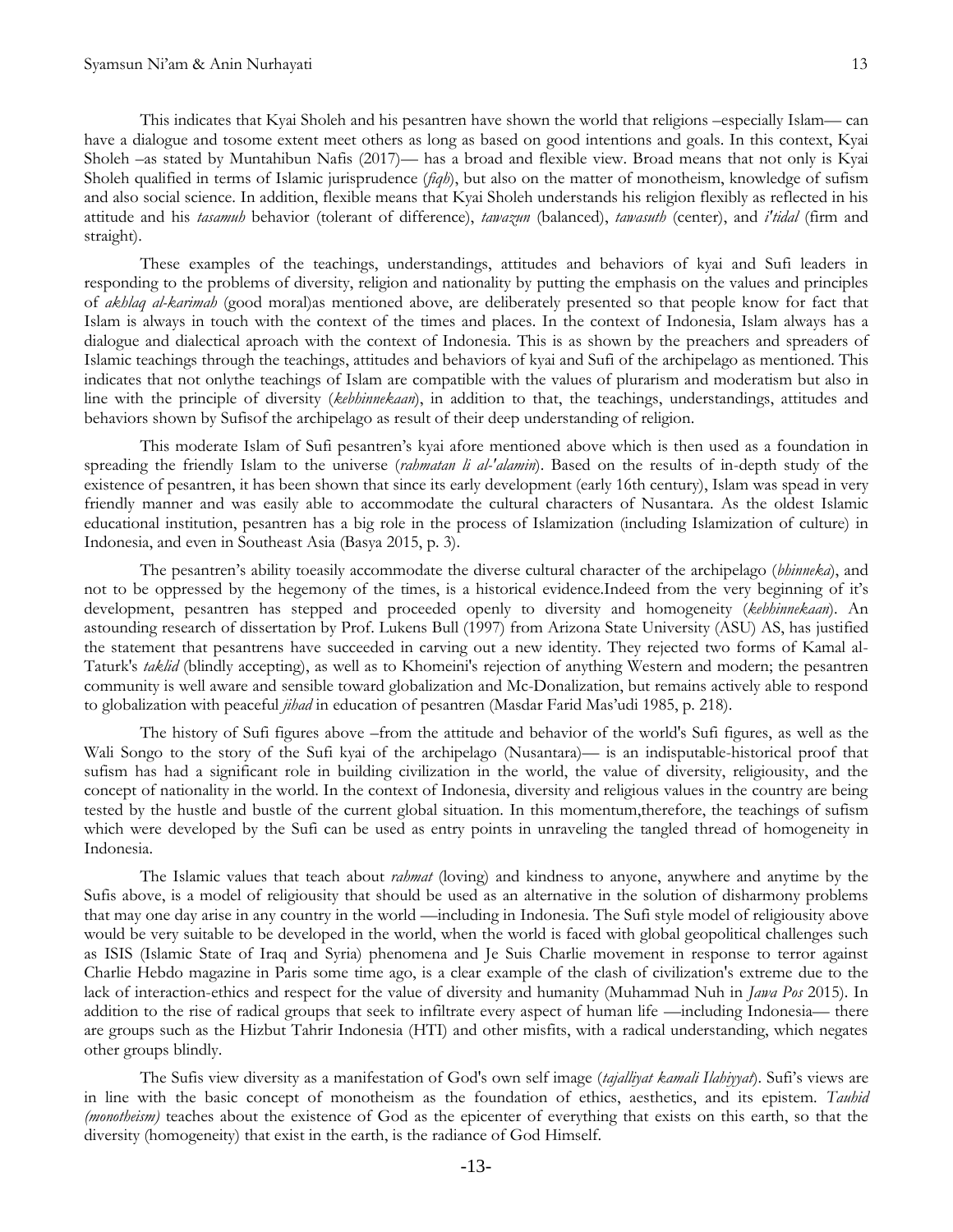The basic idea of monotheism is that if various forms are found and different, then they will return to the One God. This view what makes Islam is considered to be a religion that teaches about universalism. In this respect, many Western and Eastern perennial philosophers such as A. K. Comaraswamy, R. Guenon, F. Schuon, Seyyed Hossein Nasr, Titus Burckhard and others, regarded Sufism as the most qualified representative of Islam to be used as a reference in understanding universalism (Syamsun Ni'am 2015, pp. 831-844).

In its long history and through the teachings of sufism practiced by Sufi figures, Islam is always at the forefront in bridging dialogue with other religions and cultures. According to Sayyed Hosein Nasr (1980, p. 144), in the Sufi view, different religions are understood as a solar system in their own place, with their respective suns. A prophet or a founder of a particular religion, is the sun in his tentacy system, while other prophets can be viewed as stars scattered in the sky and only visible at night. Among the stars is actually the sun in another solar system. In this regard, Rumi provides a sophisticated illustration: "Beliefs are many, but Faith is one; the container of belief is many, yet the soul of the beliefs is one. The soul of the believer is intact and singular, because it is hundreds of times more than his body. Like the sunlight of the sky; its rays thousands of times compared to the illuminated home front yard" (Abdul Hadi 2014, p. 3).

Thus, it can be said that the conception of diversity developt by Sufis above is actually derived from the teachings of monotheism. This view implies that the existing diversity, whether religious, ethnic, tribe, race, tradition, etc., does not mean to be scattered or many in kind, which then leads to different interests, and leads to conflict (disintegration). But this existing diversity is the tajalli of God's creation in accordance with His will, and in the future will re-unite with Him. Therefore, the management of the existing diversity should be done well for the realization of a better harmony of life as a manifestation of the purpose of enforcing the *shari'ah* of Islam on earth.

## **5. The Implication of Sufism of Diversity's Teachings and Practices in Indonesia**

The nine Sufi of the archipelago (Nusantara) and the diversity of ideas mentioned above are Sufi figures who have great influence in the formation of the character of the people/nation, not only affect the *santri* (student) in the pesantren he leads, but also has broad implications in religious life and diversity of society, nation and state. It can be found through the prism of thought built and practiced in everyday life. This implication can be felt by all layers of people from the archipelago community with the solidity of unity that until now unshakable by anything that hit it, when Indonesia was faced with various tests and trials and even plague over diversity that has been a pillar in the life of society, nation and state, so that the unitary state of the Republic of Indonesia, *Pancasila*, and the 1945 Constitution (UUD) –which is the platform for life of the nation and state— remained on the track which was once agreed by the founding fathers-including the Sufi clerics.

The implications of this sufism's thinking on the diversity can still be feltby all Indonesians to this day, it can at least be seen from some fundamental implications. *First*, the islamicscholars/Sufi kyai above are the caretaker and even the founder of the pesantren they lead. There arecountless number of students and alumni who have successfully been educated through the teachings they have conducted. In addition, the culture of "*sami'na wa atha'na* (we listen and obey) to the kyai" has so far become a jargon that can not be abandoned by the students –both for those who are still active as a santri in boarding school or students who have become alumni of the boarding school. This happens due to the belief in pesantren, that if the culture of "*sami'na wa atha'na*" is abandoned or ignored, it will have an effect on the loss of blessings and the usefulness of knowledge gained in pesantren. This then brings implications to everything that is taught and practiced by the kyainya should be followed and obeyed. In this context, the thinking and practice of *tasawuf* diversity carried out by its the kyai is always followed and become a refference by the *santri* (students) anywhere and anytime they are.

*Second*, apart of being the highest leader of pesantren who has control over the *santri* and alumni, he is also considered as the respected figure by public (*ummah*). The involvement of kyai Sufi of the Archipelago in defending the Unitary State of Indonesia (NKRI) and *Pancasila* never subsided,not even an inch. Through recitation of the "yellow books (*kitab kuning*)" in pesantren, pulpits of lectures, religious lectures, discussions, and many preaches he has conducted, he has a direct and significant influence on the sustainability of life in society, nation and state. Therefore, it is almost no one of kyai pesantren who does not support and defend NKRI and *Pancasila*. Because they are well aware that by distorting or opposing the existence of NKRI and Pancasila, is equal to betraying the results of *jihad* and the product of *ijtihad*from their clerics/kyai predecessors. It is considered to a crime both seen from the perspective of social and religious perspectives. This also indicates that the Sufi view of the archipelago about the relationship of Islam and nationalism (nationalism) is complementary.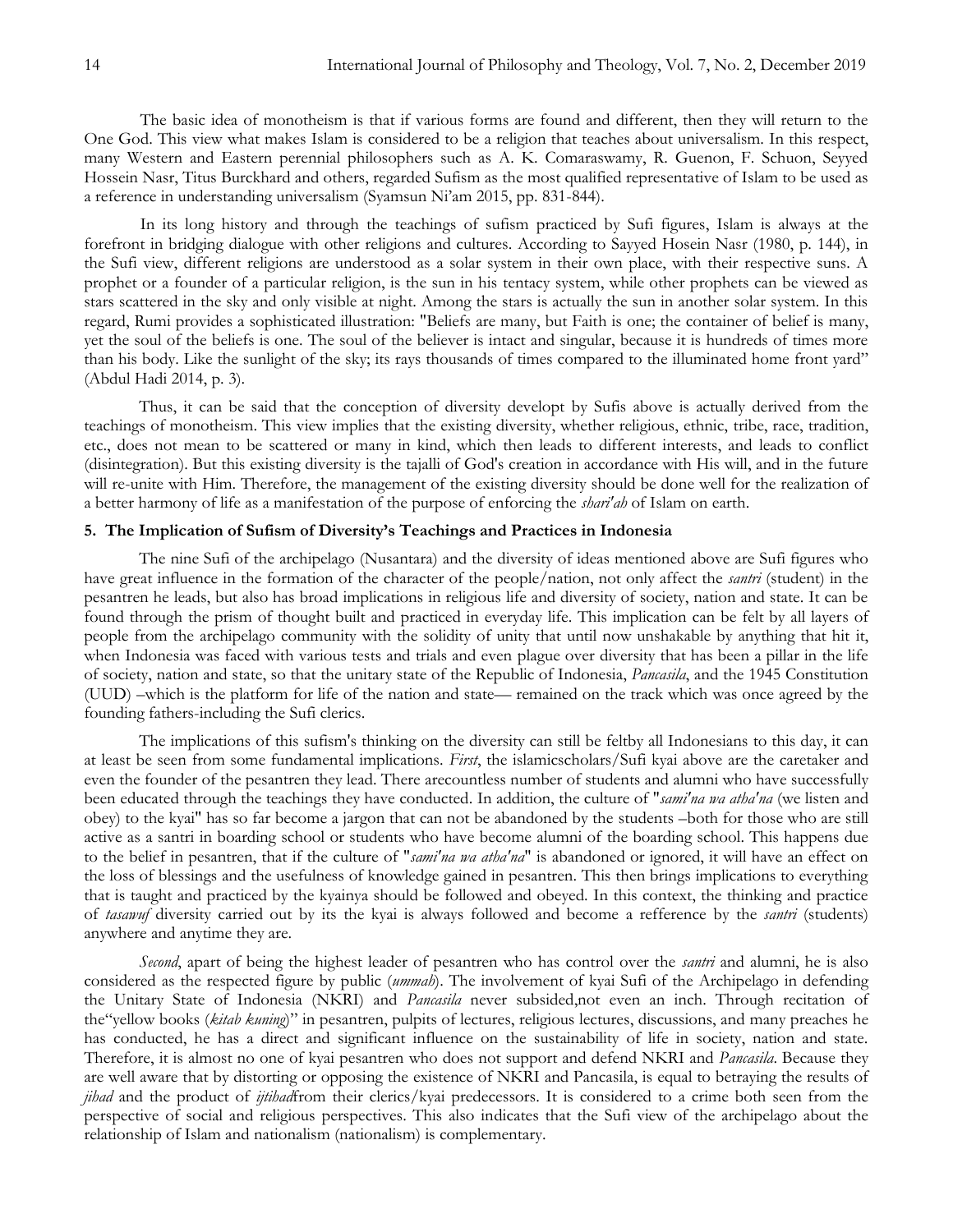*Third*, the charm and expertise of the Sufi figures above is the key to everything. It can not be denied that the figure of Sufis is a polite both while talking and communicating, calm and sympathetic in attitude and behavior *(akhlak al-karimah*), not only to fellow Muslims but also to other groups even to other religions, always depicts a good attitude and gentle speech to the others. The real kyais are those who can cuddle and *ngopeni* (guiding-protecting) the *ummah*, because they are in direct contact with the people and theirdifferent interests. This self image which then become an entry point in the *da'wah*, including the one related to the diverse preaching (*da"wah kebhinnekaan*) delivered in every opportunity, so that it is smoothly accepted by the audience and always obeyed.

*Fourth*, the product of*ijtiha*d by the Sufis ofthe archipelago is not only based on their deep religious knowledge, but also supported by their knowledge on matters of people and nationality. One thing that these Sufi figures always perform prior to making their ideas into common decision was "*istikharah*", a spiritual step by asking for guidance to Allah SWT. in every movement and step, so whatever the decisions are, they are always based on the guidance and approve of Allah the almighty. In this context, sufism of diversity (*tasawuf kebhinnekaan*) which was initiated and developed by a Sufi figure which then resulted in the formation of a peaceful, just and prosperous nation of Indonesia can be finally realized smoothly.

*Fifth*, the Sufi of the archipelago is well aware that Indonesia is founded on an inevitable plurality of ethnicities, religions, denomination, hundreds of languages, thousands of islands, etc. from Sabang to Merauke. Therefore, this existing diversity must be well managed, so it will not lead to conflict in the future. In managing diversity, an apparatus is needed to build solidity or even to unite the existing various differences. The building that is considered to be the most effective in managing the nation which until now is still considered to the most suitable one is a building called "*Pancasila*".

According to the previous studies, *Pancasila* is a process and the results of excavation and absorption of manylocal cultures that have grown and developed since the ancestors of this nation in this archipelago, so *Pancasila* was chosen as the way of life of the Indonesians by no means of making it up, it has been through a very long process, and this *Pancasila* as the best tool to rule the nation to this day. Thisproduct of *ijtihad* Sufi Nusantara is then implicated to a good democratic order and in line with the teachings of Islam in Indonesia.

# **6. Conclusion**

Sufism of diversity in the perspective of the sufi of the archipelago –as shown above— is an alternative answer to the emergence of many disharmony problems in the increasingly diverse life of the *ummah (bhinneka)* which is not only faced by the Indonesian people, but also by the world community today. Therefore, it is important to learn and read the views and religious attitudes that have been shown by the Sufi archipelago in the development of better civilization in this world. It can be seen through the following conclusions:

- a. Historically and genealogically, sufism of diversity (*tasawuf kebhinnekaan*) which was built and developed by the Sufi of the archipelago can not be separated from the fundamental aspect of an Islamic epistemology of Islamic architecture, namely the building of monotheism, Islamic law (*syari'at*), and sufism. Given the nine Sufi Nusantara figures are consistent followers of*Sunni*, as well as teachers, and practitioners of sufism, thus the buildings of monotheism, Islamic law (*syari'at*), and sufism become critically the most crucial aspect in the existing religious teachings and practices. The concept of sufism of diversity (*tasawuf kebhinnekaan*) hasgenealogically also been taught and practiced by previous Sufislike Wali Songo as the first transmitter (*sanad*) of tasawuf kebhinnekaan in Nusantara (Indonesia).
- b. Based on the first point, the sufism of diversity (*tasawuf kebhinnekaan*) which was taught and practiced by the nine Sufis of the archipelago willnot certainly goes against the path of *Tauhid-syari'at-tasawuf* (monotheism-Islamic law-sufism). The sufism of diversity which was conceptualized by the nine Sufis of the archipelago is actually a repetition of the normative aspect of classical teachings of sufism, however it can be packaged nicely and decently. This is where a dynamic contextualization of the diversity occurs in the archipelago, so that what is conceptualized, taught, and then practiced in the life of society, nation and state has a match and in-context with the traditions, socio-culture or the culture of Indonesian society. This can be witnessed through the story of its journey when dealing with many people from different backgrounds with different interests. Thus, the building of sufism of diversity which was initiated and developed by the nine Sufis of the archipelago is not a fictitious, on the contrary, it is a religious reality amidst the diversity (*kebhinnekaan*) of the *ummah* (peoples).
- c. The concept of sufism of diversity(*tasawuf kebhinnekaan*) which was initiated and developed by the nine sufi figures is proven –at the moment—to have huge impact especially when Indonesia is confronted with disorientation in the understanding of diversity itself.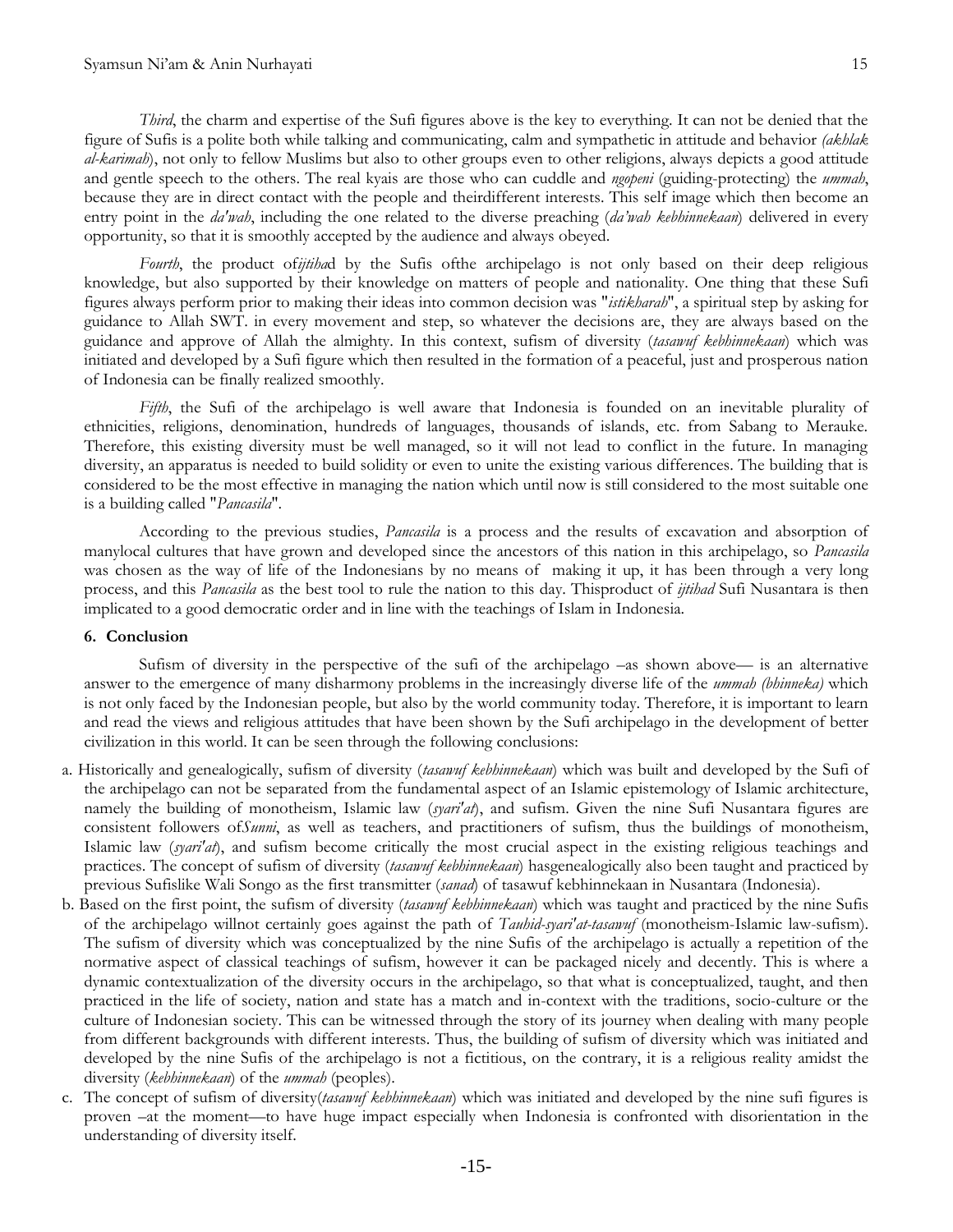Although in the perspective of Islam, diversity is a certainty that can not be rejected or avoided. The wisest is to manage the diversity well, so that harmonization and stabilization in various aspects in the life of society, nation and state can be achieved in accordance with the nation's aspiration.

d. The next implication is related to the commitment of the Sufi archipelago in guarding and protecting the Unitary State of the Republic of Indonesia, the 1945 Constitution (UUD), and *Bhinneka Tunggal Ika*, through religious ideology which is believed to be universal good and truth so that it does not deny the truth and goodness of others. Whatever come from others, as long as it does not conflict with aspects of monotheism-Islamic law-Sufism, it can still be tolerated. *Pancasila* which was chosen by the founding fathers as the way of life of the Indonesian nation is the right choice for plural Indonesian nation in many ways. The implications of the ijtihad of Sufi figures are directly or indirectly felt to this day, namely the need to protect, preserve, and practice the teachings of sufism of diversity (*tasawuf kebhinnekaan*) in everyday life

# **7. References**

- Achmad, Hamid. (2001). *Uswatun Hasanah (Biografi Ketauladanan Kiai Hamid)* [A Good Model (Biography of Modeling Kiai Hamid)]. Pasuruan: Yayasan Ma'had al-Salafiyah.
- Ali, ‗Abdullah Yusuf. (1991). *The Meaning of The Holy Qur"an*. Brentwood, Maryland, U.S.A: Amana Corporation.
- Ali, Yunasril. (1987). *Pengantar Ilmu Tasawuf* [Introduction of Sufism Konwledge]. Jakarta: Pedoman Ilmu Jaya.
- Ali, Yunasril. (2012).*Sufisme dan Pluralisme: Memahami Hakikat Agama dan Relasi Agama-Agama*[Sufism and Pluralism: Understanding of Religious Authentic and Relationship]. Jakarta: PT. Elex Media Komputindo.
- Al-Aqqad, Abbas Mahmud. (1954). *Al-Islam fi al-Qarn al-"Isyrin: Hadlirihi wa Mustaqbalihi.* Kairo: Dar al-Kutub al-Haditsah.
- ‗Aun, Faisal Badr. (1983). *Al-Tasawwuf al-Islami al-Tariq wa al-Rijal.* Kairo: Maktab Sa'id Ra'fat.
- Azizy, Qodri A. (2005). ―Orientasi Teoritis [Orientation Theoretically]‖, dalam Alef Theria Wasim et. al. (ed.). *Harmoni Kehidupan Beragama: Problem, Praktik & Pendidikan* [Harmony of Religiosity Life: The Problems, Practices & Education]. Yogyakarta & Semarang: Oasis Publisher.
- Azra, Azyumardi. (1998). *Jaringan Ulama Timur Tengah dan Kepulauan Nusantara Abad XVII dan XVIII: Melacak Akarakar Pembaruan Pemikiran Islam di Indonesia* [Ulama Network in The Middle East and The Nusantara Archipelago XVII and XVIII Centuries: The Tracking of Roots Reformation of Islamic Thougts in Indonesia]*.* Bandung: Mizan.
- Badawi, ‗Abd ar-Rahman. (1975). *Tarikh at-Tasawwuf al-Islami.* Kuwait: Wikalat al-Mathbu'ah.
- Bahri, Media Zainul. (2010).*Tasawuf Mendamaikan Dunia* [Sufism Reconcile The World]. Jakarta: Erlangga.
- Baisuni, Ibrahim. (1969). *Nasy"atut al-Tashawwuf al-Islami*. Mesir: Dar al-Ma'arif.
- Al-Barsany, Noer Iskandar. (2001). *Tasawuf, Tarekat dan Para Sufi* [Sufism, Tarekat and The Sufis/Saints]. Jakarta: Srigunting.
- ―Bhinneka Tunggal Ika [The Unity of Diversity]‖. (2016). From Wikipedia Bahasa Indonesia, Ensiklopedia Bebas, in the *[http://id.wikipedia.org/wiki/Bhinneka\\_Tunggal\\_Ika](http://id.wikipedia.org/wiki/Bhinneka_Tunggal_Ika)*, accessed on Pebruary 29.
- Bisri, A. Mustofa. (1994). "Pengatar dari Penerjemah [Introduction from Translator]", dalam Muhammad Asad Syihab, *Hadratussyaikh Muhammad Hasyim Asy"ari: Perintis Kemerdekaan Indonesia* [Hadratussyaikh Muhammad Hasyim Asy'ari: A Peoneer Indonesian Freedom]. Alih Bahasa: K.H.A. Mustofa Bisri. Yogyakarta: Kurnia Kalam Sejahtera & Titian Ilahi Press.
- Bisri, KH. A. Musthofa. (2005). *Fikih Keseharian Gus Mus* [Daily Fikih Gus Mus]*.* Surabaya: Khalista.
- Boisard, Marcel A. (1980). *Humanisme dalam Islam* [Humanism in Islam]*.* Translator by M. Rasyidi. Jakarta: Bulan Bintang.
- Bruinessen, Martin Van. (1996). *Tarekat Naqsyabandiyah di Indonesia* [Tarekat Naqsyabandiyah in Indonesia]*.* Bandung, Mizan, IV edition.
- Chittik, William C. (2008).*Sufism: A Beginner"s Guide*. Oxford: Oneworld.
- Damami, Mohammad. (2000). *Tasawuf Positif dalam Pemikiran HAMKA* [Posistive Sufism in The HAMKA Thougt]. Yogyakarta: Fajar Pustaka.
- Ghallab, Muhammad. *Al-Tasawwuf al-Muqaran*. Kairo, Mesir: Maktabah Nahdliyyah.
- Ghazali, Abdul Moqsith. (2015). "Metodologi Islam Nusantara [Methodology of Islam Nusantara]". In Akhmad Sahal dan Munawir Aziz (ed.) *Islam Nusantara: Dari Ushul Fiqh hingga Paham Kebangsaan* [Islam Nusantara: From Ushul Fiqh to Nationalism]. Bandung: Mizan.
- Al-Ghazali, al-Imam. (1988). *Kitab al-Arba"in fi Ushul ad-Din*. Berut: Dar al-Jil.
- Al-Ghazali, al-Imam. Tt. *Ihya` Ulum ad-Din Jilid III-IV.* Surabaya: al-Hidayah.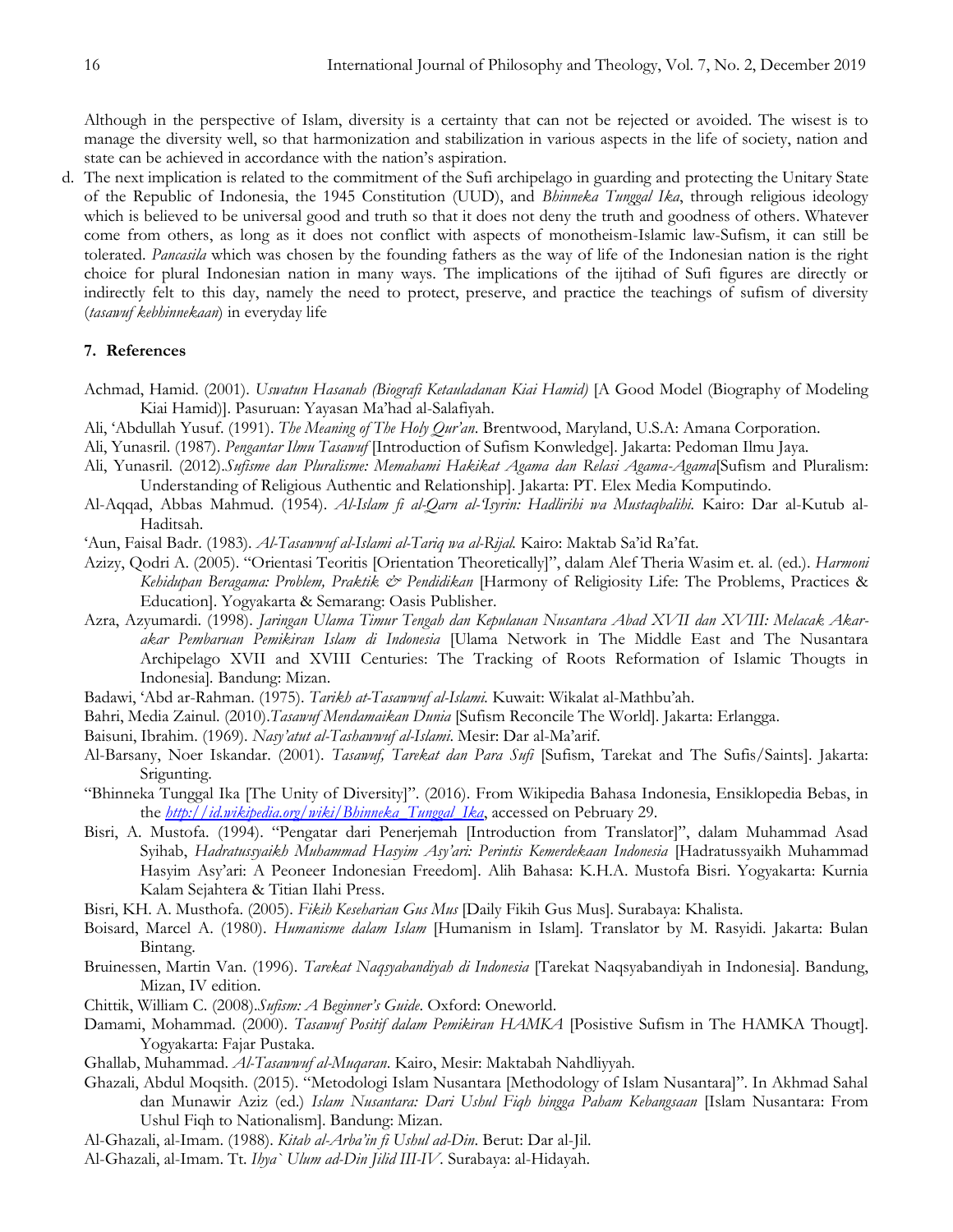Gibb, H.A.R. (1961). *Shorter Encyclopaedia of Islam*. Leiden: E.J.Brill.

- Hadi, Abdul WM. (2014). "Kebhinekaan Beragama dalam Perspektif Tasawuf [The Religious Diversity in the Sufism Perspective]‖, in*[http: //ahmadsamantho.wordpress.com/2010/12/14/ kebhinekaan-agama-dalam-pandangan-ahli](http://ahmadsamantho.wordpress.com/2010/12/14/kebhinekaan-agama-dalam-pandangan-ahli-tasawuf)[tasawuf](http://ahmadsamantho.wordpress.com/2010/12/14/kebhinekaan-agama-dalam-pandangan-ahli-tasawuf)*, accessed onJuny 24.
- Hadi, Murtadho. (2008). *Jejak Spiritual Kiai Jampes* [The Spiritual Footstep Kiai Jampes]*.* Yogyakarta: Pustaka Pesantren, II edition.
- Haeri,Syaikh Fadhlalla. (1993). *The Elements of Sufism*. USA: Element, Inc.
- Hamim, Thoha. (2001). "Islam dan Hubungan Antar Umat Beragama [Islam and The Inter Religious Relationship" in *FORMA*. Surabaya: Majalah Mahasiswa Fak. Ushuluddin IAIN Sunan Ampel. XXVI edition.
- Hamka. (1986). *Tasawuf; Perkembangan dan Pemurniannya* [Sufism; Development and Purification]. Jakarta: Pustaka Panjimas.
- Haqiqi, Muhammad al-Fitra. (2014). *50 Ulama" Agung Nusantara: Potret Keteladanan & Ketokohan bagi Umat dan Bangsa Seri 1-2* [The Great Ulama Nusatara: The Potret of Modeling & Prominent Figures to Peoples and Nations]. Jombang: Darul Hikmah.
- Hilal, Ibrahim. (1979). *Al-Tashawwuf al Islamiy bain ad-Din wa al-Falsafah*. Kairo: Dar al-Nahdhah al-'Arabiyah.
- Hilmi, Masdar. (2016). *Jalan Demokrasi Kita: Etika Politik, Rasionalitas, dan Kesalehan Publik* [The Way of Our Democration: A Political Ethic, Rasionality, and Public Piety]. Malang: Instrans Publishing.
- Hilmi, Musthafa. (1982). *Ibn Taymiyah wa al-Tashawwuf*. Iskandariyyah: Dar al-Da'wah.
- Hitti, Philip K. (1973). *History of the Arabs*. London: Macmillan Ltd.
- Hodgson, M.G.S. (1974). *The Venture of Islam II.* Chicago: Universty of Chicago Press.
- Hoeve, PT. Ikhtiar Baru Van. (1993). *Ensiklopedi Islam V* [Encyclopedia of Islam V]. Jakarta: PT. Ikhtiar Baru Van Hoeve.
- Huges, Thomas Patrick. (1982). *Dictionary of Islam*. New Delhi: Cosmo Publication.
- Ihsan, Syekh Jampes. *Siraj al-Thalibin I-II*. Surabaya: al-Hidayah.
- Al-Irbili, Muhammad Amin al-Kurdi. *Tanwir al-Qulub fi Mu"amalat "Allam al-Ghuyub*. Indonesia-Singapura-Jedah: al-Haramain.
- Jamil, M. Muhsin. (2005). *Tarekat dan Dinamika Sosial Politik; Tafsir Sosial Sufi Nusantara* [Tarekat and The Dynamic of Social-Politic; Interpretation of The Social Sufi Nusantara]. Yogyakarta: Pustaka Pelajar.
- Al-Jurjani. (1988). *Al-Ta'rifat*. Beirut: Dar al-Kutub al-Ilmiyah.
- Al-Kalabadzi, Abu Bakar Muhammad bin Ishaq. (1993). *Al-Ta"arruf li Madzhabi ahl at-Tasawwuf*. Beirut: Dar al-Kutub al-Ilmiyyah.
- K.H. Husein Ilyas Mojokerto. (2017). "Kiai Penuh Karomah yang dekat Keluarga Gus Dur [Kiai Full Sacred Close by Gus Dur Family]", in *<http://www.wartaislami.com/2017/07>*, accessed on September 11.
- Khaldun, Ibn. *Al-Muqaddimah*. Beirut: Dar al-Fikr.
- Khazam, Anwar Fuad Abi. (1993). *Mu"jam al-Mustalahat al-Shufiyah.* Beirut: Maktabah Lubnan.
- Kitab "Shahih wa Dla'if Jami' ash-Shaghir" dalam *Maktabat asy-Syamilah*, bab 3055, juz 12.
- Maarif, Ahmad Syafii. (2009). *Islam dalam Bingkai Keindonesiaan dan Kemanusiaan: Sebuah Refleksi Sejarah* (Islam in The Indonesia and Humanity Frame: A Reflection of History]. Bandung: Mizan bekerjasama dengan Maarif Institute.
- Madjid, Nurcholish. (1985). "Pesantren dan Tasawuf [Pesantren and Sufism]". Dalam M. dawam Rahardjo, (ed.) *Pesantren dan Pembangunan* [Pesantren and Development]. Jakarta: LP3ES.
- Madjid, Nurcholish. (1994). *Khazanah Intelektual Islam* [The Treasure of Islamic Intellectualism]*.* Jakarta: Bulan Bintang. III edition.
- Madjid, Nurcholish. (1995). "Pluralisme Agama di Indonesia [Religious Pluralism in Indonesia]" in *"Ulumul Qur'an*, IV (3), h. 62-68.
- Madjid, Nurcholish. (2000).*Islam Doktrin dan Peradaban: Sebuah Telaah Kritis tentang Masalah Keimanan, Kemanusiaan, dan Kemodernan*. Jakarta: Paramadina.
- Madjid, Nurcholish. (2015). "Islam Indonesia Menatap Masa Depan: Aktualisasi Ajaran Ahlussunnah Waljama'ah [Islam Indonesia Face to The Futre: Actualization of Doctrine Ahlussunnah Waljamaah]‖. In Akhmad Sahal dan Munawir Aziz (ed.), *Islam Nusantara: Dari Ushul Fiqh hingga Paham Kebangsaan* [Islam Nusantara: From Ushul Fqh to Nasionalism]. Bandung: Mizan.
- Sahal, Mahfudh MA. (1994). *Nuansa Fikih Sosial* [The Nuance Fikih Social]*.* Yogyakarta: LkiS.
- Mas'ud, Abdurrahman. (2006). *Dari Haramain ke Nusantara: Jejak Intelektual Arsitek Nusantara* [From Haramain to Nusantara: Footstep of Architect Intellectual Nusantara]. Jakarta: Kencana Prenada.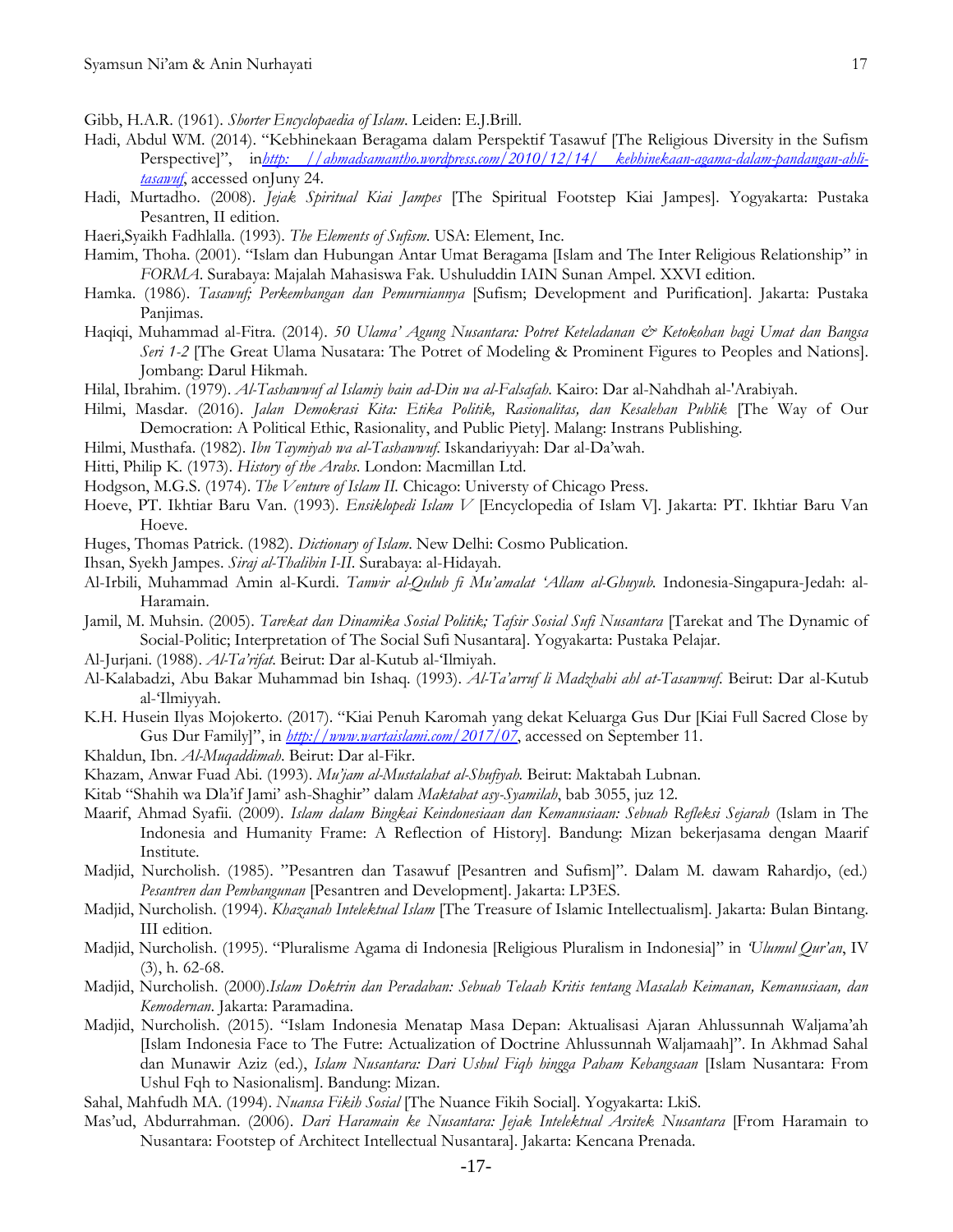- Mas'udi, Masdar Farid. (1985). "Mengenal Pemikiran Kitab Kuning [Knowing a Yellow Book Thought]", in *Pergulatan Pesantren: Membangun dari Bawah* [A Struggle of Pesantren: Develop from Beneath]. M. Dawam Rahardjo (ed). Jakarta: Perhimpunan Pengembangan Pesantren dan Masyarakat (P3M).
- Masyharuddin. (2001). "Ibn Taimiyah dan Pembaruan Tasawuf [Ibn Taimiyah and The Renewal of Sufism]". in Simuh et al. *Tasawuf dan Krisis* [Sufism and Crisis]. Yogyakarta: Pustaka Pelajar dan Semarang: IAIN Walisongo Press.
- Miftahuddin. (2017). *KH. Hasyim Asy"ari (Membangun, Membela, dan Menegakkan Indonesia)* [KH. Hasyim Asy'ari (to Build, to Help, and to Maintain Indonesia]. Bandung: Marja.
- Mulyati, Sri. (2006). *Tasawuf Nusantara: Ringkasan Mutiara Sufi Terkemuka* [Sufism of Nusantara: A Resume of The Pearl Wellknown Sufi]. Jakarta: Kencana Prenada Media.
- Nafis, M. Muntahibun. (2017). *Pesantren Pluralis: Peran Pesantren Ngalah dalam Mengembangkan Nilai-nilai Pluralisme di Tengah Masyarakat yang Multikultural* [Pesantren Pluralis: The Contribution of Pesantren Ngalah to Develop Pluralism Values to The Public]. Yogyakarta: Pustaka Insan Madani.
- Nasr, Seyyed Hossein. (1980). *Living Sufism.* London-Boston-Sidney: George Allen& Unwin Ltd.
- Ni'am, Syamsun. (2015). "Merawat Keberagamaan di Balik Perdebatan Kopi dan Rokok (Kajian atas Kitab *Irsyad al-Ikhwan li Bayani Syurb al-Qahwah wa al-Dukhan* K.H. Ihsan Jampes Kediri) [Take Care to Religiousity in The Discourse of Coffe and Cigarette (Discourse of Book *Irsyad al-Ikhwan li Bayani Syurb al-Qahwah wa al-Dukhan* K.H. Ihsan Jampes Kediri]". *Jurnal Lektur Keagamaan*. 13(2): 533-554.
- Ni'am, Syamsun. (1996). "Kontribusi K.H. Husaini Ilyas dalam Pengajaran Kitab Kuning di Pondok Pesantren Nurul Hikmah Sasap Sooko Mojokerto [The Contribution of K.H. Husaini Ilyas on Teaching Yellow Book in Pesantren Nurul Hikmah Sooko Mojokerto". *Thesis*. Tulungagung: IAIN Sunan Ampel Tulungagung.
- Ni'am, Syamsun. (2009). *The Wisdom of K.H. Achmad Siddiq; Membumikan Tasawuf* [The Wisdom of K.H. Achmad Siddiq; A Contextualisation of Sufism]*.* Jakarta: Erlangga.
- Ni'am, Syamsun. (2014). *Tasawuf Studies: Pengantar Belajar Tasawuf* [Tasawuf Studies: An Introduction to Sufism Teaching]. Yogyakarta: Ar-Ruzz Media.
- Ni'am, Syamsun. (2015). "Tasawuf; The Diversity (Kebhinnekaan) Link in Indonesia", *Proceedings Inernational Symposium* on Religious Literature and Heritage "Empowering Civilazation through Religious Heritage", (Jakarta: Center for Research and Development of Religious Literature and Heritage Agency for Research, Development, and Training Ministry of Religious Affairs of The Republic of Indonesia, 15-18 September).
- Noeh, Munawar Fuad & Mastuki HS. (Ed.). (1999). *Menghidupkan Ruh Pemikiran K.H. Achmad Siddiq* [Revivem Bring to Life of Spirit K.H. Achmad Siddiq Thought]. Jakarta: Logos.
- Ruzandy, Akhyar. (2005). *K.H. Djazuli Utsman: Sang Blawong Pewaris Keluhuran* [K.H. Djazuli Utsman: A Heir of Majesty]. Kediri: PP. al-Ishlah.
- Schimmel, Annemarie. (1975). *MysticalDimensions of Islam.* Amerika: The University of North Carolina Press.
- Shah, Idries. (2000).*The Sufis*, Terj. M. Hiadayatullah & Roudlon.*Mahkota Sufi: Menembus Dunia Ekstra Dimensi*[A Sufi Crown: Penetrate to The Extra Dimention of The World]. Surabaya: Risalah Gusti.
- Shihab, Alwi. (2001). *Islam Sufistik*: *"Islam Pertama" dan Pengaruhnya hingga Kini di Indonesia* [The First Islam and Its Infuence in Indonesia till Now]. Bandung: Mizan, I edition.
- Siddiq, Achmad. (1977). *Fungsi Tasawuf: Ruhul Ibadah, Tahdzibul Akhlaq, dan Taqarrub Ilallah* [The Function of Sufism : Spirit of Ibadah, Maintenance of Akhlaq, and Approach to Allah]*.* Surabaya: PWNU Jatim.
- Siradj, Said Agil. (2006). *Tasawuf Sebagai Kritik Sosial: Mengedepankan Islam sebagai Inspirasi, Bukan Aspirasi* [Sufism as Social Criticism : Put in The Front Islam as Inspiratio not Aspiration]. Bandung: Mizan.
- Sirry, Mun'im A. (ed.). (2004). *Fiqih Lintas Agama: Membangun Masyarakat Inklusif-Pluralis* [Fiqih Across Religion: To Develop Inclusive-Pluralis Peoples]. Jakarta: Yayasan Wakaf Paramadina Bekerjasama dengan The Asia Foundation.
- Smith, Wilfred Cantwell. (1964). *The Meaning and End of Religion*. New York: The New American Libray of the World Leterature.
- Solihin, M. (2001). *Sejarah dan Pemikiran Tasawuf di Indonesia* [History and Sufism Thought in Indonesia]*.* Bandung: Pustaka Setia, I Edition.
- Stace, W.T. (1961). *Mysticism and Philosophy*. London: MacMillan.
- Sunyoto, Agus. (2017). "Resulusi Jihad NU dan Perang Empat Hari di Surabaya [Resolution of Jihad NU and The War four Days in Surabaya]". In **www.nu.or.id**, Accessed on August 18.
- Sunyoto, Agus. (2016). *Atlas Wali Songo: Buku Pertama yang Mengungkap Wali Songo Sebagai Fakta Sejarah* [The Atlas of Wali Songo: A First Book to Propose Wali Songo as A History Fact]. Jakarta: Pustaka IIMaN dan LESBUMI PBNU.